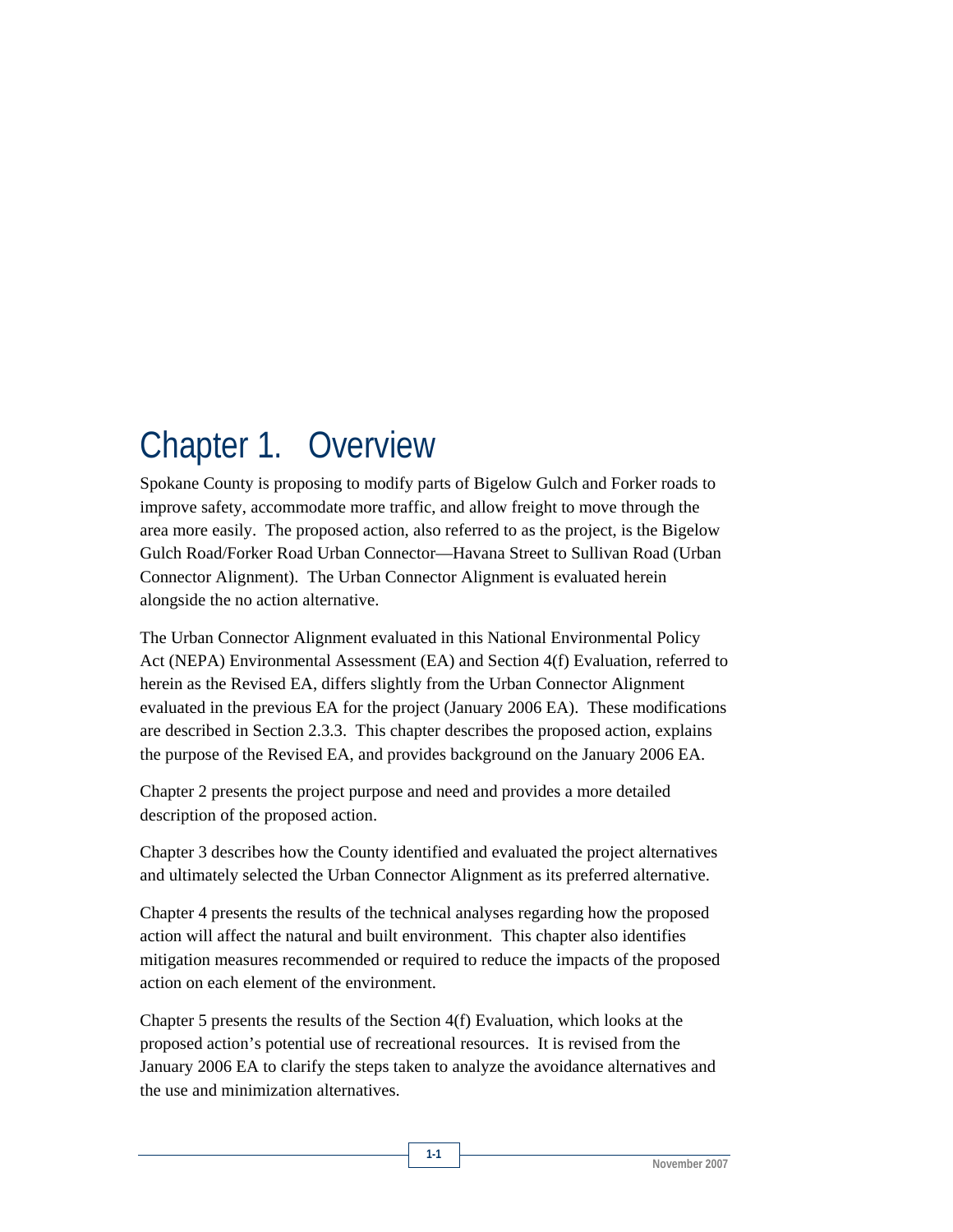## **1.1. What is the Urban Connector Alignment?**

The Urban Connector Alignment, the action proposed by Spokane County, would involve the modification of an 8.26-mile section of Bigelow Gulch Road and Forker Road in Spokane County, Washington. The project area includes the specific path that the proposed roadway would follow (the proposed alignment) and the surrounding area. The proposed alignment would begin on Bigelow Gulch Road at its intersection with Havana Road, merge with Forker Road, continue on Sullivan Road, and conclude at its intersection with Wellesley Avenue (Figure 1-1).

The Urban Connector Alignment would widen approximately 5.80 miles of the existing Bigelow Gulch and Forker roadways, and construct 2.47 miles of new roadway at the west and east ends of the project area. The project would include four segments, installed in six construction phases. Chapter 2, *Project Description*, provides a detailed description of the Urban Connector Alignment project segments and construction phases.

### **1.1.1. Project Area and Proposed Alignment**

The project area includes the specific route that the proposed roadway would follow (the proposed alignment) and approximately one-half mile on each side of the proposed alignment. The proposed alignment would:

- begin on Bigelow Gulch Road at its intersection with Havana Street;
- continue east on along Bigelow Gulch Road for approximately 7.2 miles to Forker Road;
- turn southeast along Forker Road;
- depart southeast from Forker Road, cross Progress Road and a portion of the East Valley School District property joining Sullivan Road between East Valley middle and high schools; and
- continue on Sullivan Road south to its intersection with Wellesley Avenue (Figure 1-1).

#### **1.1.2. Project Description**

The Urban Connector Alignment would widen approximately 5.80 miles of the existing Bigelow Gulch and Forker roadways, and construct 2.46 miles of new roadway at the west and east ends of the project area.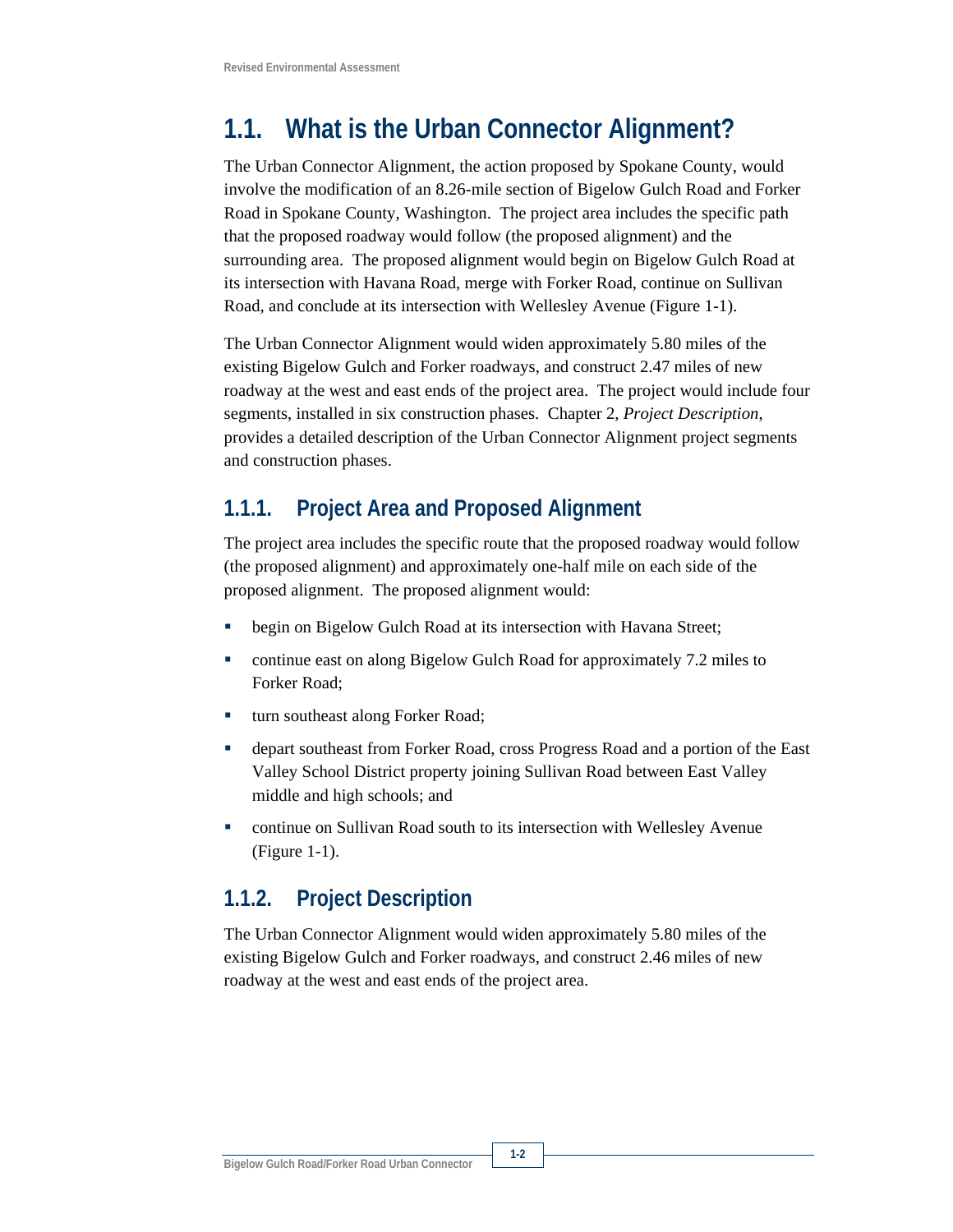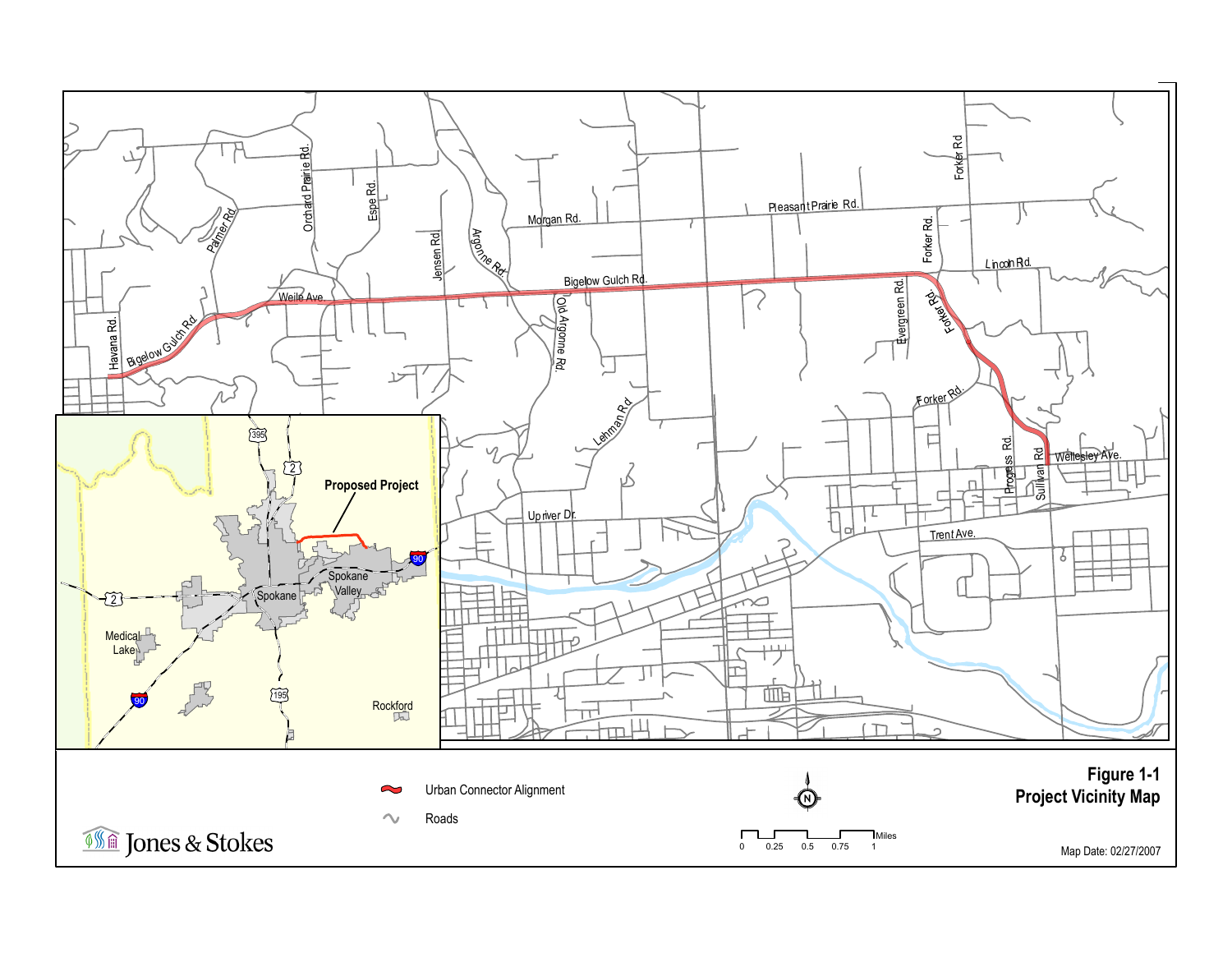The following bullets summarize the key project components.

- The 7.51-mile section of roadway from the Bigelow Gulch Road/Havana Street intersection to the Forker/Progress roads intersection would be designed as a rural roadway: four lanes, alternating gravel medians and two-way left-turn pockets, and paved shoulders.
- The 0.75-mile section of roadway from the Forker/Progress Roads intersection to the Sullivan Road/Wellesley Avenue intersection would be designed as an urban roadway: four lanes with two-way left-turn pockets, bike lanes, sidewalks, and landscaping.
- A Forker Road underpass would be designed to merge with Bigelow Gulch Road eastbound traffic about 500 feet east of the proposed intersection of Bigelow Gulch Road and Forker Road.
- A 0.14-mile section of the right-of-way from west of Jensen Road to just east of Argonne Road would be reduced in width from 120 to 80 feet and shifted slightly south to avoid the historic Karl Paulson Farmstead on Bigelow Gulch Road. The width reduction would be accompanied by a speed limit reduction (from 45 to 35 miles per hour).

Table 1-1 presents a summary of impacts and mitigation measures for the Urban Connector Alignment. Chapter 2 provides a detailed description of the Urban Connector Alignment.

## **1.2. What is the purpose and content of the Revised Environmental Assessment?**

This Revised EA was developed, to respond to public comments and issues and to clarify the impacts and mitigation measures identified in the January 2006 EA.

This Revised EA includes summary information from the January 2006 EA, additional information regarding the proposed action and development of the alternatives, and additional analysis of impacts and mitigation measures for the elements of the environment. Socioeconomics, a new section, has been added to the analysis.

The January 2006 EA document, *Environmental Assessment and Section 4(f) Evaluation, Bigelow Gulch Road/Forker Road Urban Connector, Havana Street to Sullivan Road*, is incorporated by reference to this document, *Revised Bigelow Gulch EA*. This document is incorporated by reference (40 CFR 1502.21).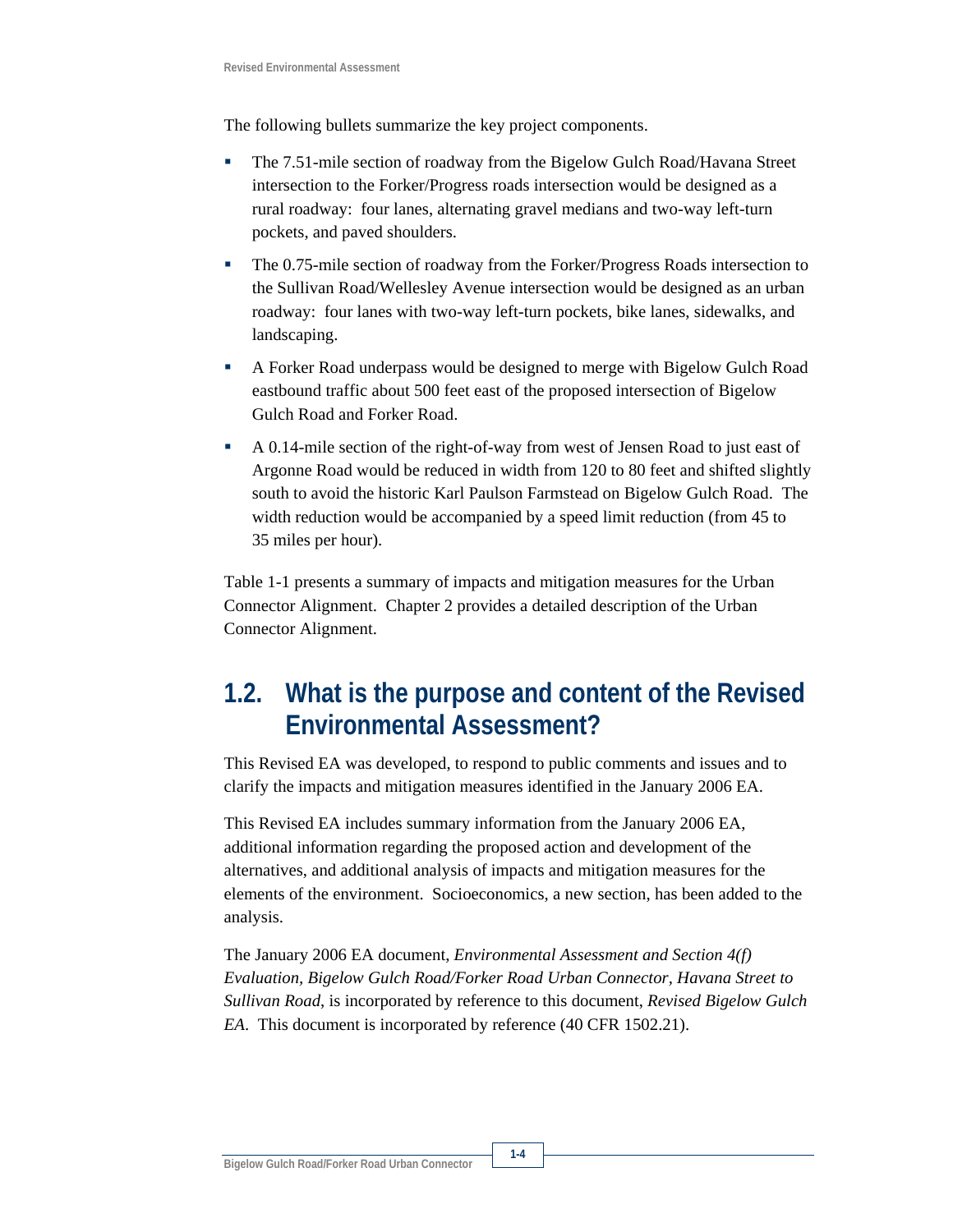| <b>Summary of Impacts</b>                                                                                 | <b>Mitigating Regulations/Guidelines</b>                                                                                                                                                                                                                                                                                                                                        | <b>Mitigation Measures</b>                                                                                                                                                                                                                                                                                                               |  |
|-----------------------------------------------------------------------------------------------------------|---------------------------------------------------------------------------------------------------------------------------------------------------------------------------------------------------------------------------------------------------------------------------------------------------------------------------------------------------------------------------------|------------------------------------------------------------------------------------------------------------------------------------------------------------------------------------------------------------------------------------------------------------------------------------------------------------------------------------------|--|
| Geology and Soils                                                                                         |                                                                                                                                                                                                                                                                                                                                                                                 |                                                                                                                                                                                                                                                                                                                                          |  |
| Potential erosion hazard may be associated with construction<br>activities.                               | Spokane County Critical Areas Ordinance (CAO) Section<br>11.20.070D(1)-Geologically Hazardous Areas<br>Draft Spokane Regional Guidelines for Stormwater<br>Management (Spokane County et al. 2005)<br>Stormwater Management Manual for Eastern Washington<br>(Ecology 2004)<br>National Pollutant Discharge Elimination System (NPDES)<br><b>Construction Stormwater Permit</b> | Conduct detailed geotechnical investigation and prepare<br>geohazard plan. Adjust roadway alignment, slope length, and<br>steepness, and minimize construction in areas of erodible soils.                                                                                                                                               |  |
|                                                                                                           |                                                                                                                                                                                                                                                                                                                                                                                 | Prepare and implement a temporary erosion and sediment<br>control (TESC) plan per Section 4.5.400 of stormwater<br>management guidelines.                                                                                                                                                                                                |  |
|                                                                                                           |                                                                                                                                                                                                                                                                                                                                                                                 | Prepare and implement a geohazard mitigation plan to address<br>geohazard conditions.                                                                                                                                                                                                                                                    |  |
|                                                                                                           |                                                                                                                                                                                                                                                                                                                                                                                 | Prepare and implement a stormwater pollution prevention plan<br>(SWPPP) as required for NPDES construction stormwater<br>permit.                                                                                                                                                                                                         |  |
| Grading, filling, and other construction-related activities would                                         | Spokane County CAO Section 11.20.070D(1)-Geologically<br>Hazardous Areas<br>Draft Spokane Regional Guidelines for Stormwater<br>Management (Spokane County et al. 2005)                                                                                                                                                                                                         | Same as above.                                                                                                                                                                                                                                                                                                                           |  |
| modify the topography and soil profile of the area. Estimated<br>earthwork:<br>Cut: 1,225,740 cubic yards |                                                                                                                                                                                                                                                                                                                                                                                 | Stabilize large areas of fill by placing the fill in lifts and<br>compacting per the requirements of the Standard Specifications<br>for Road, Bridge, and Municipal Construction (WSDOT 2006c).                                                                                                                                          |  |
| Fill: 787,000 cubic yards                                                                                 |                                                                                                                                                                                                                                                                                                                                                                                 | Implement slope stabilization/hillside reinforcement measures<br>to prevent movement or erosion of cut-slopes, including hillside<br>cuts, particularly through the Forker Road and Progress Road<br>area.                                                                                                                               |  |
| Further stabilization of some cut slopes may be necessary after<br>construction.                          | Spokane County CAO Section 11.20.070-Geologically<br>Hazardous Areas                                                                                                                                                                                                                                                                                                            | Implement additional best management practices (BMPs) to<br>minimize erosion, maintain water quality, and achieve the<br>intended environmental performance.                                                                                                                                                                             |  |
| Groundwater                                                                                               |                                                                                                                                                                                                                                                                                                                                                                                 |                                                                                                                                                                                                                                                                                                                                          |  |
| Fuels, oils, and other materials may spill during construction.                                           | Spokane County Code<br><b>NPDES Construction Stormwater Permit</b><br>Washington State Department of Transportation (WSDOT)<br>specification 1-07.15(1) for road, bridge, and municipal<br>construction<br>CARA regulations (Section 11.20.075) of the Spokane County<br>Ordinance related to Critical Materials Use Activities                                                 | Enforce the CARA regulations (Section 11.20.075) of the<br>Spokane County Ordinance to prevent fuels, oils, solvents, and<br>other potentially hazardous materials from entering<br>groundwater.<br>Prepare and implement a spill prevention, control and<br>countermeasures (SPCC) plan following WSDOT specification<br>$1-07.15(1)$ . |  |

### **Table 1-1. Summary of Impacts, Regulations, and Mitigation Measures for the Urban Connector Alignment**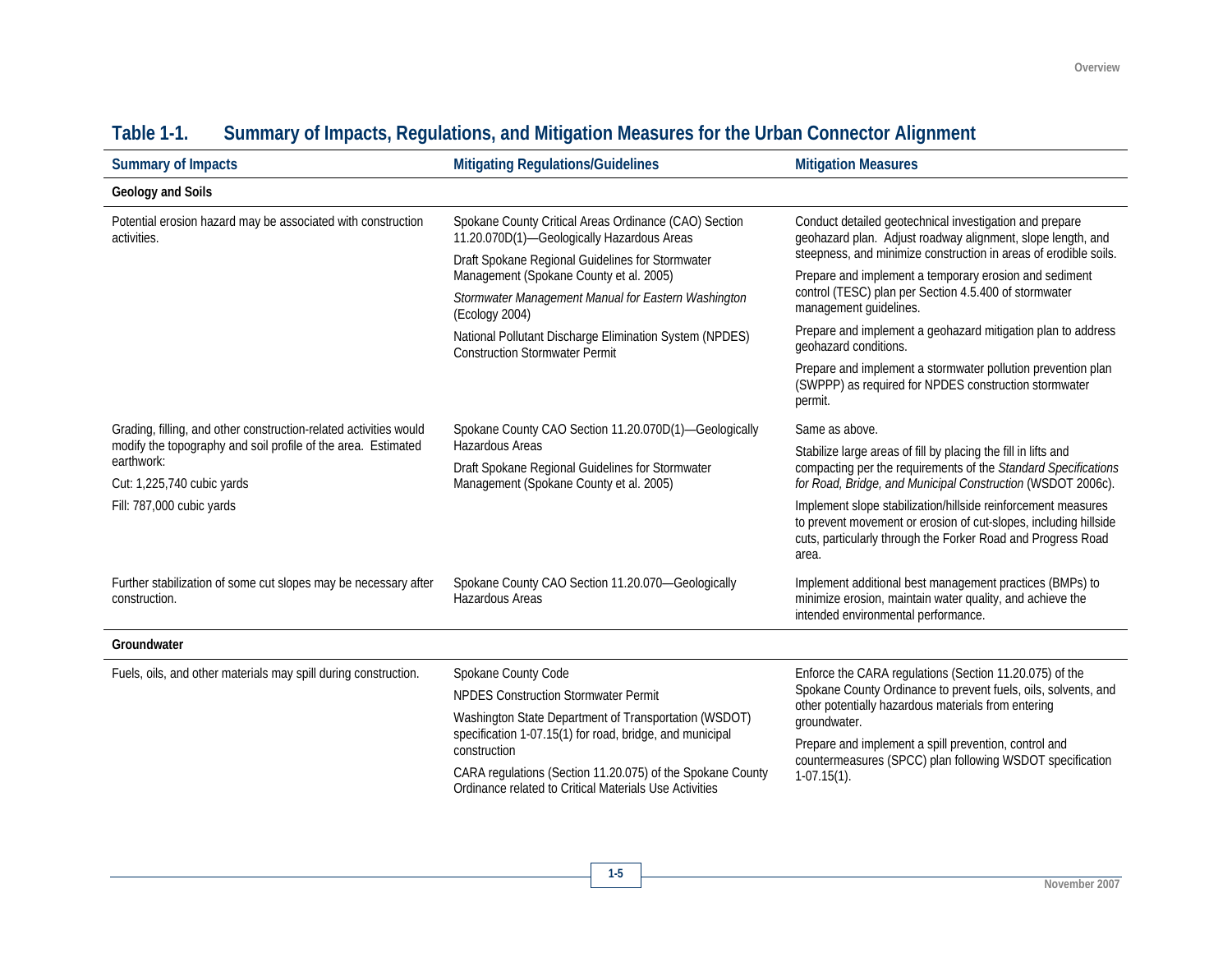| <b>Summary of Impacts</b>                                                                                                | <b>Mitigating Regulations/Guidelines</b>                                                                                                        | <b>Mitigation Measures</b>                                                                                                                                                                                                                                                                                               |
|--------------------------------------------------------------------------------------------------------------------------|-------------------------------------------------------------------------------------------------------------------------------------------------|--------------------------------------------------------------------------------------------------------------------------------------------------------------------------------------------------------------------------------------------------------------------------------------------------------------------------|
| Potential erosion and sedimentation may result from grading<br>and construction activities.                              | Spokane County CAO Section 11.20.070 - Geologically<br>Hazardous Areas                                                                          | Prepare and implement a TESC plan per stormwater<br>management guidelines.                                                                                                                                                                                                                                               |
|                                                                                                                          | Draft Spokane Regional Guidelines for Stormwater<br>Management (Spokane County et al. 2005)                                                     | Prepare and implement a SWPPP.                                                                                                                                                                                                                                                                                           |
| Increased stormwater runoff from 90.7 acres of impermeable<br>surface may result in greater concentrations of pollutants | Draft Spokane Regional Guidelines for Stormwater<br>Management (Spokane County et al. 2005)<br><b>WSDOT Highway Runoff Manual (WSDOT 2006b)</b> | Prepare a drainage report, a geotechnical site characterization<br>report, and a downstream/down-gradient analysis to complete                                                                                                                                                                                           |
| reaching local surface and groundwater.                                                                                  |                                                                                                                                                 | the final stormwater design.                                                                                                                                                                                                                                                                                             |
|                                                                                                                          | Stormwater Management Manual for Eastern Washington<br>(Ecology 2004)                                                                           | Complete soil cation exchange capacity (CEC) testing to<br>substantiate the treatment soil composition.                                                                                                                                                                                                                  |
| Potential dewatering and discharge may occur during<br>construction.                                                     | Washington Administrative Code (WAC) 173-200 Water Quality<br>Standards for Groundwater                                                         | Conduct pump tests prior to construction to estimate the<br>influence area from dewatering, where recommended by the<br>geotechnical engineer for the project.                                                                                                                                                           |
|                                                                                                                          |                                                                                                                                                 | Develop a dewatering plan to monitor groundwater withdrawal,<br>avoid groundwater contamination, and collect and treat<br>groundwater prior to discharge.                                                                                                                                                                |
| Potential impact to water quality and quantity of groundwater<br>wells may occur in the vicinity of the roadway.         | WAC 173-200 Water Quality Standards for Groundwater                                                                                             | Identify and locate in the field any well and/or spring located<br>within 1,000 feet of the roadway alignment.                                                                                                                                                                                                           |
|                                                                                                                          |                                                                                                                                                 | Evaluate the water supply source hydrogeology to estimate<br>source vulnerability where recommended by the geotechnical<br>engineer for the project or as requested by applicable property<br>owners.                                                                                                                    |
|                                                                                                                          |                                                                                                                                                 | Establish pre-construction baseline groundwater quality and<br>quantity at the subject water wells, including capacity testing<br>and flow measurements of spring sources provided that owner<br>consent can be obtained.                                                                                                |
|                                                                                                                          |                                                                                                                                                 | Measure the groundwater quality and quantity of the wells and<br>springs post-construction, and compare with baseline testing<br>results. Provide an alternate source of water (e.g., new well or<br>extension of water supply from nearest irrigation district) for<br>wells impacted by the Urban Connector Alignment. |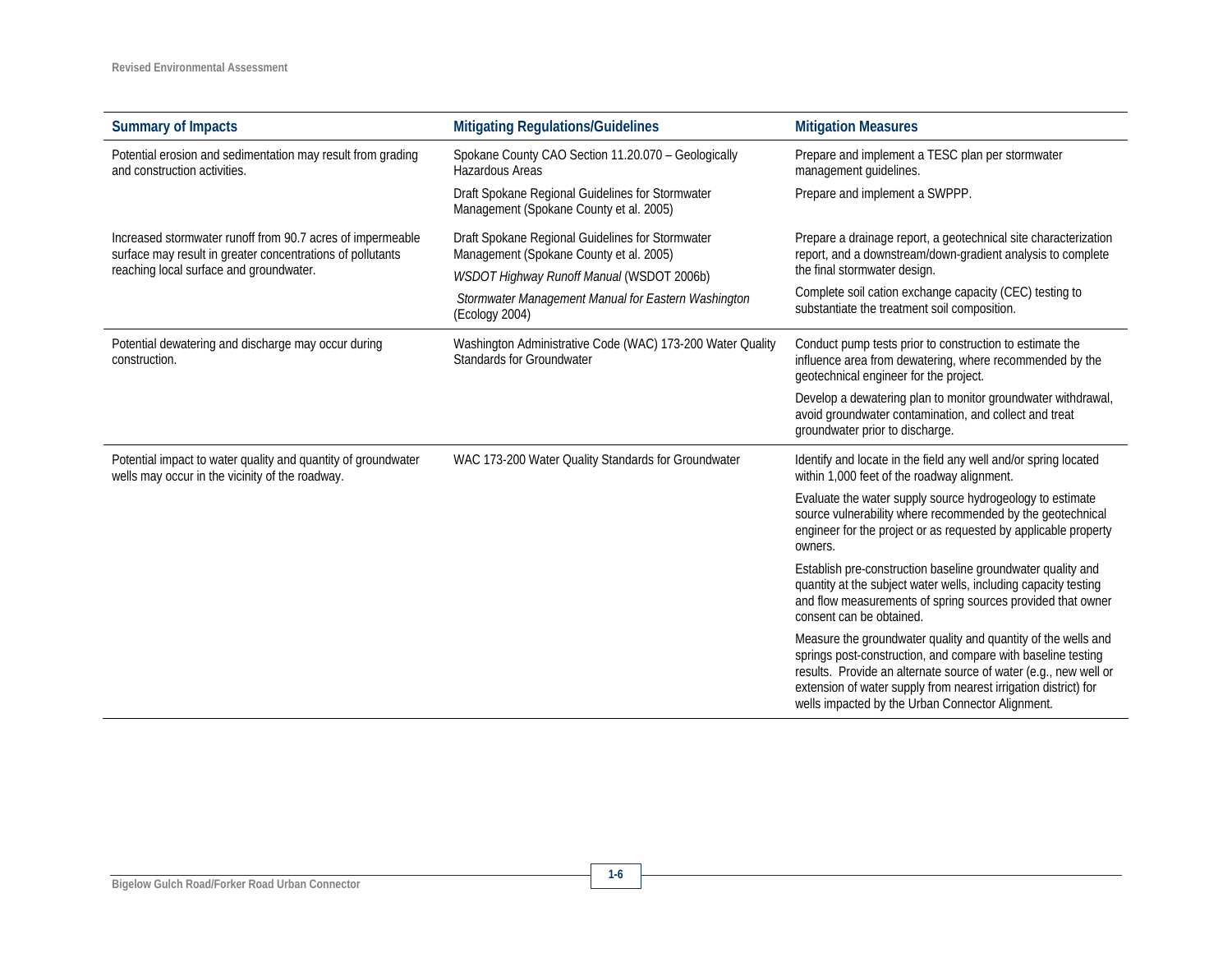| <b>Summary of Impacts</b>                                                                                                                                                                               | <b>Mitigating Regulations/Guidelines</b>                                  | <b>Mitigation Measures</b>                                                                                                                                                                                                                                                                                                                                                                                                                                                                                                                                                                                                                                                                                                                                                                                                                                                                                                                                                                                        |
|---------------------------------------------------------------------------------------------------------------------------------------------------------------------------------------------------------|---------------------------------------------------------------------------|-------------------------------------------------------------------------------------------------------------------------------------------------------------------------------------------------------------------------------------------------------------------------------------------------------------------------------------------------------------------------------------------------------------------------------------------------------------------------------------------------------------------------------------------------------------------------------------------------------------------------------------------------------------------------------------------------------------------------------------------------------------------------------------------------------------------------------------------------------------------------------------------------------------------------------------------------------------------------------------------------------------------|
| Floodplains                                                                                                                                                                                             |                                                                           |                                                                                                                                                                                                                                                                                                                                                                                                                                                                                                                                                                                                                                                                                                                                                                                                                                                                                                                                                                                                                   |
| Placement of approximately 3 acres of fill would occur in a Zone<br>B 500-year floodplain at west end of project, and 5 acres of fill<br>would occur in Zone A and B floodplains at the east end of the | Chapter 3.20 of the Spokane County Code, Floodplain<br>Development Permit | Conduct a hydrologic study to detail floodplain functions,<br>including base flood elevation, water storage and quality, and<br>infiltration as part of the project design and permitting process.                                                                                                                                                                                                                                                                                                                                                                                                                                                                                                                                                                                                                                                                                                                                                                                                                |
| project.                                                                                                                                                                                                |                                                                           | The proposed alignment will be designed so that the following<br>conditions are met:                                                                                                                                                                                                                                                                                                                                                                                                                                                                                                                                                                                                                                                                                                                                                                                                                                                                                                                              |
|                                                                                                                                                                                                         |                                                                           | Base flood elevations (i.e., the water surface elevation<br>during a 100 year flood event) will not increase at any<br>point by more than 1 foot within the unnumbered "A Zone"<br>areas. The requirement of no increase in base flood<br>elevation greater than 1 foot will be demonstrated through<br>hydraulic modeling and calculations of flood elevations.<br>Modifications to design would be used as necessary to<br>meet the requirements.<br>Floodwaters will enter and exit in the same manner as<br>under pre-project conditions. The proposed alignment will<br>not alter the flow of floodwaters into or out of the area,<br>because the roadway will not alter flood flow conveyance<br>and will maintain or increase the capacity of culverts along<br>the proposed alignment.<br>Floodplain functions (e.g., water storage, infiltration, water<br>quality, wetland functions) will be preserved or restored to<br>the highest degree possible where the project encroaches<br>into floodplains. |
| Wetlands                                                                                                                                                                                                |                                                                           |                                                                                                                                                                                                                                                                                                                                                                                                                                                                                                                                                                                                                                                                                                                                                                                                                                                                                                                                                                                                                   |
| Of the 16 wetlands (Types 2 and 3) in the project area,<br>approximately 0.71 acre of wetland in six wetlands would be<br>partially or completely filled.<br>Buffers of 11 wetlands would be impacted.  | Clean Water Act (CWA), Revised Code of Washington (RCW)<br>77.55          | Provide approximately 2.01 acres of mitigation near Bigelow<br>Gulch Road and Palmer Road per Spokane County Code<br>11.20.050.                                                                                                                                                                                                                                                                                                                                                                                                                                                                                                                                                                                                                                                                                                                                                                                                                                                                                   |
|                                                                                                                                                                                                         | Spokane County CAO Section 11.20.050 - Wetlands                           | Prepare a wetland mitigation plan and buffer averaging plan per<br>Spokane County Code requirements.                                                                                                                                                                                                                                                                                                                                                                                                                                                                                                                                                                                                                                                                                                                                                                                                                                                                                                              |
| Water quality and other wetland functions may degrade from<br>increased runoff and pollutants from the roadway.                                                                                         | WSDOT Highway Runoff Manual (2006b)                                       | Control discharge of stormwater runoff from construction sites<br>to wetlands per the TESC plan. (See Soils and Geology.)                                                                                                                                                                                                                                                                                                                                                                                                                                                                                                                                                                                                                                                                                                                                                                                                                                                                                         |
|                                                                                                                                                                                                         | Stormwater Management Manual for Eastern Washington<br>(Ecology 2004)     | Reduce the potential for chemical contamination of wetlands<br>from mechanized equipment through implementation of the<br>SPCC Plan. (See Groundwater.)                                                                                                                                                                                                                                                                                                                                                                                                                                                                                                                                                                                                                                                                                                                                                                                                                                                           |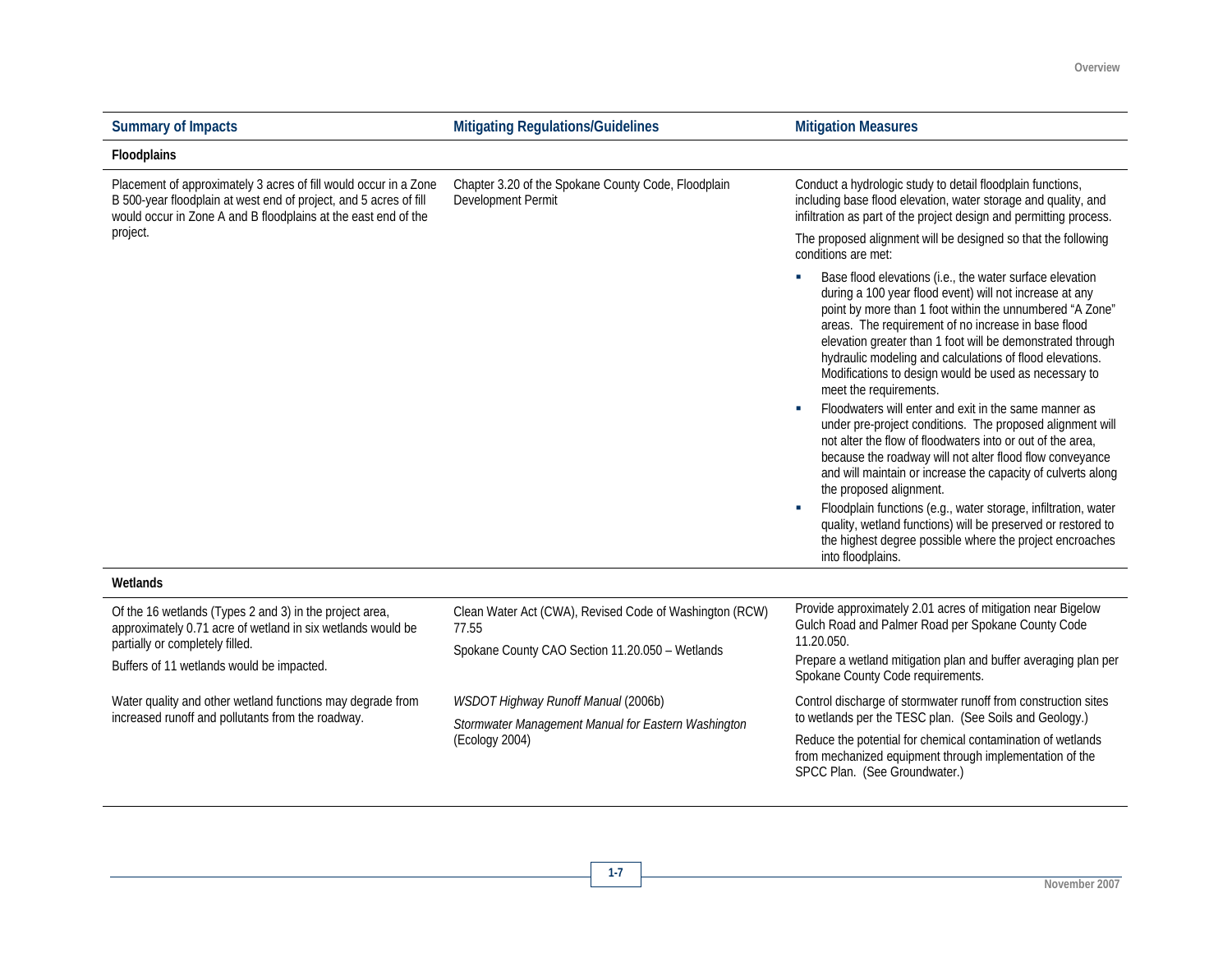| <b>Summary of Impacts</b>                                                                                                                                        | <b>Mitigating Regulations/Guidelines</b><br><b>Mitigation Measures</b>                                                                   |                                                                                                                                                                                                                                                                                                                                         |  |
|------------------------------------------------------------------------------------------------------------------------------------------------------------------|------------------------------------------------------------------------------------------------------------------------------------------|-----------------------------------------------------------------------------------------------------------------------------------------------------------------------------------------------------------------------------------------------------------------------------------------------------------------------------------------|--|
| <b>Streams</b>                                                                                                                                                   |                                                                                                                                          |                                                                                                                                                                                                                                                                                                                                         |  |
| Realignment of streams or replacement/extension of culverts<br>would occur on two perennial and seven intermittent streams.<br>Stream buffers would be impacted. | RCW 77.55, Spokane CAO Section 11.20.060 - Fish, Wildlife,<br>Habitat, and Species Conservation Areas                                    | Reconstruct stream channels following Aquatic Habitat<br>Guidelines: An Integrated Approach to Marine, Freshwater, and<br>Riparian Habitat Protection and Restoration (WDFW 2004) and<br>Fish Passage Design at Road Culverts Guidelines (WDFW<br>2003) if fish are found in portions of the creeks impacted by the<br>proposed action. |  |
|                                                                                                                                                                  |                                                                                                                                          | Prepare a management plan in consultation with the Spokane<br>County Soil Conservation District and Washington State<br>Department of Fish and Wildlife (WDFW) to address mitigation<br>for impacts on stream buffers, as required by Spokane County<br>Code Section 11.020.060.                                                        |  |
| Short-term increase in stream turbidity would occur during<br>construction.                                                                                      | Draft Spokane Regional Guidelines for Stormwater<br>Management (Spokane County et al. 2005)                                              | Implement a TESC plan to minimize construction impacts on<br>stream water quality.                                                                                                                                                                                                                                                      |  |
| Hazardous materials spillage may occur during construction.                                                                                                      | Stormwater Management Manual for Eastern Washington<br>(Ecology 2004)                                                                    | Prepare and implement an SPCC per WSDOT specification<br>$1-07.15(1)$ .                                                                                                                                                                                                                                                                 |  |
|                                                                                                                                                                  | <b>NPDES Construction Stormwater Permit</b>                                                                                              |                                                                                                                                                                                                                                                                                                                                         |  |
| Additional runoff from impervious surface may impact water<br>quality.                                                                                           | Draft Spokane Regional Guidelines for Stormwater<br>Management (Spokane County et al. 2005)<br>WSDOT Highway Runoff Manual (WSDOT 2006b) | Install stormwater treatment systems that meet the<br>requirements of Spokane County Guidelines for Stormwater<br>Management (Spokane County et al. 2005 draft or Spokane                                                                                                                                                               |  |
|                                                                                                                                                                  | Stormwater Management Manual for Eastern Washington<br>(Ecology 2004)                                                                    | County 1998b, as amended) and Stormwater Management<br>Manual for Eastern Washington (Ecology 2004).                                                                                                                                                                                                                                    |  |
| Vegetation and Wildlife                                                                                                                                          |                                                                                                                                          |                                                                                                                                                                                                                                                                                                                                         |  |
| Filling or partially filling wetlands may impact water howellia (if<br>present).                                                                                 | Spokane County CAO Section 11.20.060 - Fish, Wildlife<br>Habitat, and Species Conservation Areas                                         | Conduct pre-construction surveys of wetlands to determine<br>presence of water howellia.                                                                                                                                                                                                                                                |  |
|                                                                                                                                                                  |                                                                                                                                          | If water howellia was documented within any wetlands within<br>the project area, Endangered Species ct (ESA) consultation<br>would be reopened with the U.S. Fish and Wildlife Service<br>(USFWS).                                                                                                                                      |  |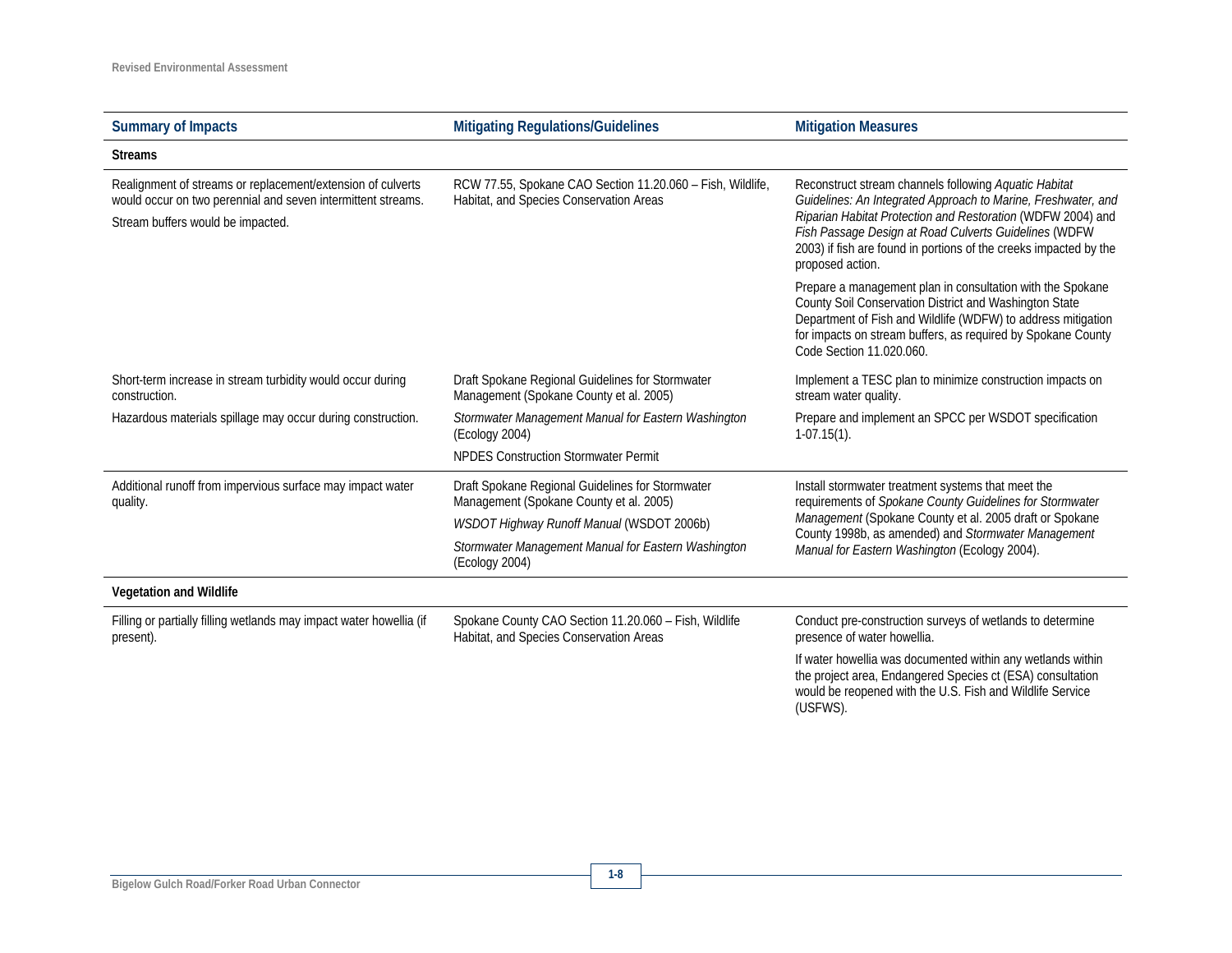| <b>Summary of Impacts</b>                                                                                                                                                                                                                                            | <b>Mitigating Regulations/Guidelines</b>                                                                                                                                          | <b>Mitigation Measures</b>                                                                                                                                                                                                         |
|----------------------------------------------------------------------------------------------------------------------------------------------------------------------------------------------------------------------------------------------------------------------|-----------------------------------------------------------------------------------------------------------------------------------------------------------------------------------|------------------------------------------------------------------------------------------------------------------------------------------------------------------------------------------------------------------------------------|
|                                                                                                                                                                                                                                                                      |                                                                                                                                                                                   |                                                                                                                                                                                                                                    |
| 37.8 acres of grass/forest wildlife habitat and white-tailed deer<br>winter range and 71.6 acres of non-forested agricultural fields,<br>recreation fields and areas modified by development (e.g.,<br>yards, driveways) would be converted to impervious surface or | Spokane County CAO Section 11.20.060 - Fish, Wildlife<br>Habitat, and Species Conservation Areas                                                                                  | Approximately 7.8 acres of old roadway would be<br>decommissioned, and impervious surface and unsuitable<br>subgrade material removed. These restored areas will provide<br>an incremental benefit as additional wildlife habitat. |
| seeded and/or planted with shrubs (53.5 acres).                                                                                                                                                                                                                      |                                                                                                                                                                                   | Spokane County will designate approximately 6.6 acres of<br>Ponderosa pine/ Douglas-fir forest east and north of Palmer<br>Road as open space and wildlife habitat.                                                                |
|                                                                                                                                                                                                                                                                      |                                                                                                                                                                                   | Plant native, drought-tolerant grasses in disturbed areas and<br>road shoulders to provide habitat.                                                                                                                                |
| Potential vehicular collisions with white-tailed deer and other<br>animals would decrease initially, and possibly increase with the<br>increase in vehicular traffic.                                                                                                | Spokane County CAO Section 11.20.060 - Fish, Wildlife<br>Habitat, and Species Conservation Areas                                                                                  | Evaluate the feasibility and benefits of installing a wildlife<br>underpass associated with the Bigelow Gulch Creek culvert<br>crossing at Palmer Road.                                                                            |
|                                                                                                                                                                                                                                                                      |                                                                                                                                                                                   | Install signs warning motorists of the presence of deer and elk<br>along the alignment, the most common approach to addressing<br>deer-vehicle collisions.                                                                         |
|                                                                                                                                                                                                                                                                      |                                                                                                                                                                                   | Implement line-of-sight improvements with shallow-sloped road<br>shoulders and limited vegetation to improve drivers' ability to<br>see wildlife and avoid collisions.                                                             |
| Land Use and Displacement                                                                                                                                                                                                                                            |                                                                                                                                                                                   |                                                                                                                                                                                                                                    |
| Nine houses and five outbuildings would be displaced (either<br>currently purchased or to be purchased by Spokane County).<br>Residential, agricultural, and undeveloped land would be                                                                               | Executive Order 12630 - Governmental Actions and<br>Interference with Constitutionally Protected Property Rights<br>Washington State Constitution Article 1, Section 16 - Eminent | Spokane County will plan for and acquire property in<br>accordance with the Uniform Relocation Assistance and Real<br>Property Acquisition Policies Act of 1970, as amended.                                                       |
| converted to a public roadway.                                                                                                                                                                                                                                       | Domain<br>Uniform Relocation Assistance and Real Property Acquisition<br>Policy Act of 1970, 49 CFR Part 24                                                                       | Enter into agreements with landowners for temporary                                                                                                                                                                                |
| Approximately 65 acres of temporary easements would be<br>required during construction.                                                                                                                                                                              |                                                                                                                                                                                   | construction easements.                                                                                                                                                                                                            |
| Fifty acres of farmland with a farmland conversion impact rating<br>below threshold score of 160 would be converted.                                                                                                                                                 | Farmlands Protection Policy Act (7 CFR 658.4)                                                                                                                                     | No need for protection of farmland conversion per Farmlands<br>Protection Policy Act (7 CFR 658.4).                                                                                                                                |
|                                                                                                                                                                                                                                                                      |                                                                                                                                                                                   | Some farmland within the right-of-way would be available for<br>continued farming on a lease basis so long as the crops and<br>farming activities were compatible with the clear zone<br>requirements of the project.              |
|                                                                                                                                                                                                                                                                      |                                                                                                                                                                                   | Topsoil removed from prime farmland will be used for erosion<br>control and areas of planting.                                                                                                                                     |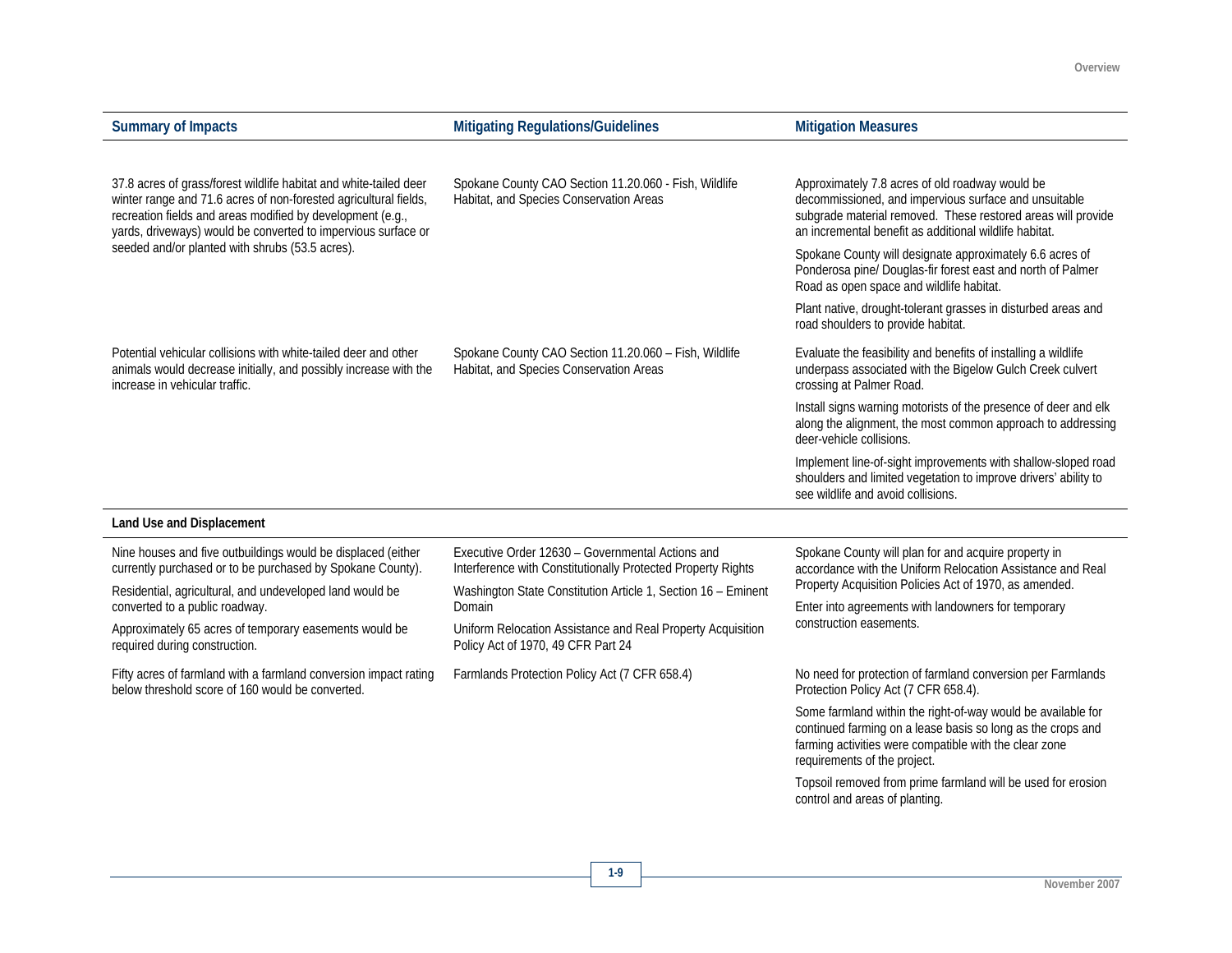| <b>Summary of Impacts</b>                                                                                                                                                             | <b>Mitigating Regulations/Guidelines</b>                                                                                                                          | <b>Mitigation Measures</b>                                                                                                                                                                                                                                                                                                                                                          |  |
|---------------------------------------------------------------------------------------------------------------------------------------------------------------------------------------|-------------------------------------------------------------------------------------------------------------------------------------------------------------------|-------------------------------------------------------------------------------------------------------------------------------------------------------------------------------------------------------------------------------------------------------------------------------------------------------------------------------------------------------------------------------------|--|
| Change in access to and from Bigelow Gulch and Forker Roads<br>would occur.                                                                                                           | None                                                                                                                                                              | Consult and coordinate with affected farmers to ensure that<br>disruptions to farming are minimized and adequate advanced<br>notice of potential disruptions is given.                                                                                                                                                                                                              |  |
| No change in the underlying comprehensive plan land use<br>designation or zoning would occur along the alignment.                                                                     | None required; Spokane County zoning, not the proposed<br>Growth Management Act, Spokane County Comprehensive<br>action, will dictate growth in the area.<br>Plan |                                                                                                                                                                                                                                                                                                                                                                                     |  |
| <b>Environmental Justice</b>                                                                                                                                                          |                                                                                                                                                                   |                                                                                                                                                                                                                                                                                                                                                                                     |  |
| No disproportionate significant adverse impacts on minority or<br>low-income persons would occur.                                                                                     | Executive Order 12898 and Federal Highway Administration<br>(FHWA) Order 6640.23                                                                                  | No activities to avoid or minimize adverse effects related to<br>Executive Order 12898, Environmental Justice, will be<br>necessary.                                                                                                                                                                                                                                                |  |
| Transportation                                                                                                                                                                        |                                                                                                                                                                   |                                                                                                                                                                                                                                                                                                                                                                                     |  |
| Traffic congestion and detours would temporarily increase<br>during roadway construction.                                                                                             | None                                                                                                                                                              | Prepare and implement a Traffic Management Plan that will<br>include traffic control signing consistent with the Manual on<br>Uniform Traffic Control Devices (USDOT 2000) and state<br>standards for road construction.                                                                                                                                                            |  |
|                                                                                                                                                                                       |                                                                                                                                                                   | Inform the public, school districts, emergency service providers,<br>and transit agencies of changes in traffic flow or lane closures<br>ahead of time through a public information process. A wide<br>spectrum of techniques and media should be used to convey<br>planned construction activities, such as a website with the<br>planned construction schedule regularly updated. |  |
| Level of Service (LOS) E projected at intersection of Sullivan<br>and Euclid for 2025 with the proposed project in place, which<br>would exceed the adopted County standard of LOS D. | Adopted policies to Spokane County Comprehensive Plan                                                                                                             | Cooperate with the City of Spokane Valley for an intersection<br>improvement project consisting of an additional westbound lane<br>with a dedicated left-turn lane, a left-through lane, and a<br>dedicated right-turn lane to mitigate conditions to LOS C.                                                                                                                        |  |
| Improved traffic flow and decreased congestion would occur<br>(project benefit).                                                                                                      | None                                                                                                                                                              | None needed.                                                                                                                                                                                                                                                                                                                                                                        |  |
| Improved traffic safety would occur (project benefit).                                                                                                                                | None                                                                                                                                                              | None needed.                                                                                                                                                                                                                                                                                                                                                                        |  |
| <b>Air Quality</b>                                                                                                                                                                    |                                                                                                                                                                   |                                                                                                                                                                                                                                                                                                                                                                                     |  |
| Short-term increase in particulate matter and exhaust emissions<br>and construction-related odors would occur during construction.                                                    | US Environmental Protection Agency's (EPA) National Ambient<br>Air Quality Standards (NAAQS) enforced by Spokane County<br>Air Pollution Control Authority        | Project conforms to NAAQS standards and will not cause air<br>quality impacts during operation.                                                                                                                                                                                                                                                                                     |  |
|                                                                                                                                                                                       | Control of Emissions of Hazardous Air Pollutants from Mobile                                                                                                      | Require construction contractor to implement BMPs as required<br>under Spokane County Air Pollution Control Authority                                                                                                                                                                                                                                                               |  |
|                                                                                                                                                                                       |                                                                                                                                                                   |                                                                                                                                                                                                                                                                                                                                                                                     |  |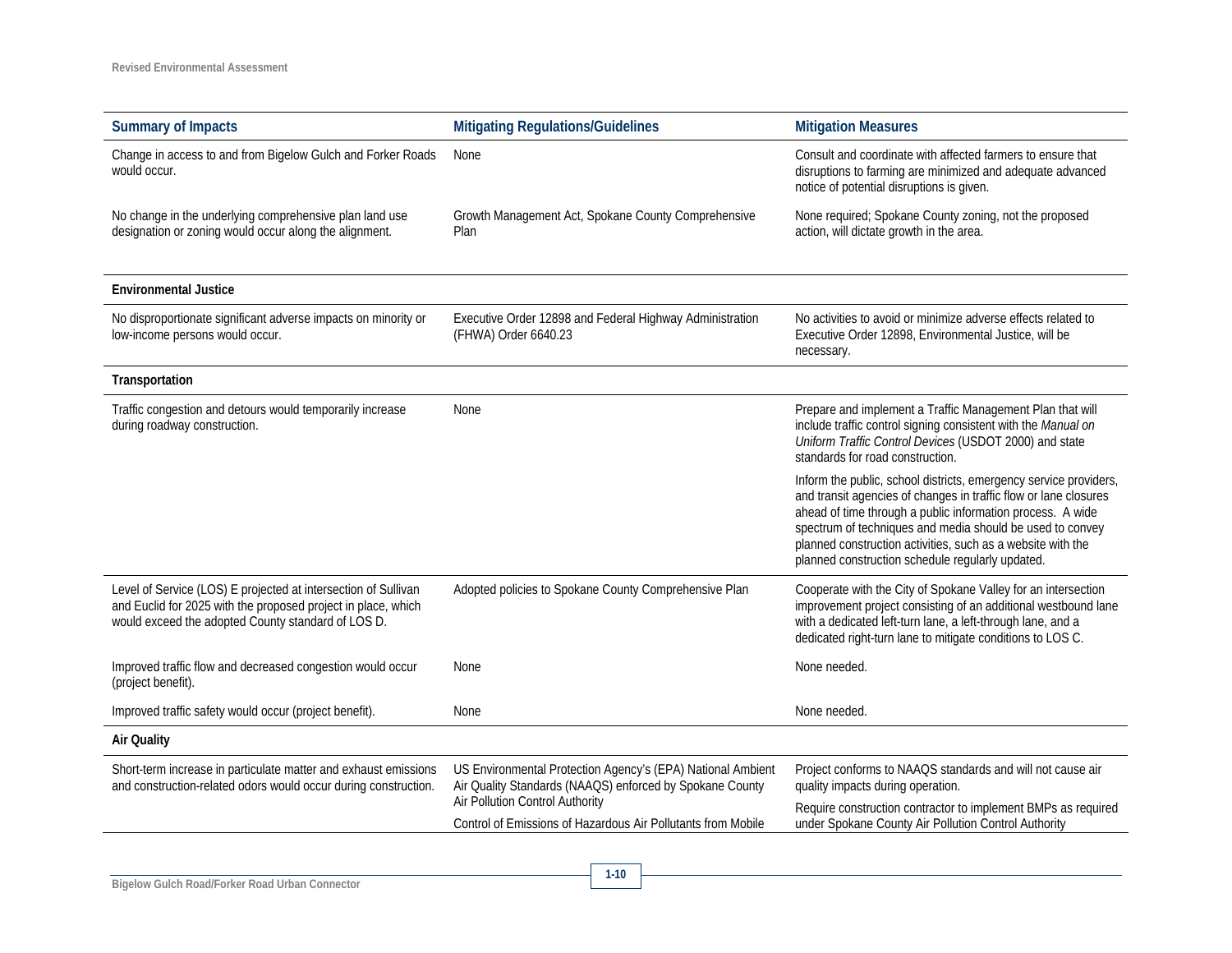| <b>Summary of Impacts</b>                                                                             | <b>Mitigating Regulations/Guidelines</b>                                                                                | <b>Mitigation Measures</b>                                                                                                                                                                            |  |
|-------------------------------------------------------------------------------------------------------|-------------------------------------------------------------------------------------------------------------------------|-------------------------------------------------------------------------------------------------------------------------------------------------------------------------------------------------------|--|
|                                                                                                       | Sources (66 FR 17235)                                                                                                   | regulations for fugitive dust.                                                                                                                                                                        |  |
|                                                                                                       |                                                                                                                         | Require construction contactor to specify BMPs (for County<br>review and approval) to minimize Mobile Source Air Toxics<br>(MSATs) impacts during construction.                                       |  |
| Improved traffic flow would result in decreased carbon<br>monoxide (CO) emissions. (Project benefit.) | Same as above                                                                                                           | No mitigation measures will be necessary since CO<br>concentrations with the project would remain well below the<br>NAAQS limits.                                                                     |  |
|                                                                                                       |                                                                                                                         | EPA's MSAT regulations and nationwide programs for emission<br>reductions will prevent future air toxics impacts.                                                                                     |  |
| <b>Noise</b>                                                                                          |                                                                                                                         |                                                                                                                                                                                                       |  |
| Construction equipment would cause a localized temporary<br>increase in sound levels.                 | WAC Chapter 173-60; Spokane County Noise Ordinance<br>Traffic Noise Analysis & Abatement Policy & Procedures<br>(WSDOT) | Ensure that all equipment is fitted with mufflers, engine air<br>intake silencers, and engine enclosures at least as effective as<br>the original factory-installed devices.                          |  |
|                                                                                                       |                                                                                                                         | Park inactive mobile equipment away from homes while the<br>engines are running.                                                                                                                      |  |
|                                                                                                       |                                                                                                                         | Operate loud stationary equipment as far away as practical<br>from the nearest homes. Portable noise barriers will be placed<br>around loud stationary equipment that must be operated near<br>homes. |  |
|                                                                                                       |                                                                                                                         | Train workers to avoid, to the extent practical, unnecessarily<br>loud activity near homes (e.g., dropping large loads of rebar<br>onto pavement, or dragging steel plates across pavement).          |  |
| Twenty homes will be affected under the proposed action in                                            | WAC Chapter 173-60                                                                                                      | Noise abatement along the proposed alignment would not be                                                                                                                                             |  |
| 2025.                                                                                                 | Spokane County Noise Ordinance                                                                                          | eligible for WSDOT funding; however, during the design phase<br>Spokane County will work with homeowners located close to                                                                             |  |
|                                                                                                       | Traffic Noise Analysis & Abatement Policy & Procedures<br>(WSDOT)                                                       | the road to provide visual screening.                                                                                                                                                                 |  |
| <b>Visual Resources</b>                                                                               |                                                                                                                         |                                                                                                                                                                                                       |  |
| Visual change as a result of construction activities and removal<br>of vegetation.                    | None                                                                                                                    | Hydroseed exposed soils and slopes immediately following<br>construction.                                                                                                                             |  |
| Localized changes in light and glare from lighting.                                                   | None                                                                                                                    | Install lights at lowest allowable height and lowest allowable<br>wattage.                                                                                                                            |  |
| Removal of vegetation would expose more hardscape features<br>and structures along the alignment.     | None                                                                                                                    | Spokane County will work with residents to determine<br>feasibility and function of berms and landscape planting.                                                                                     |  |

**1-11**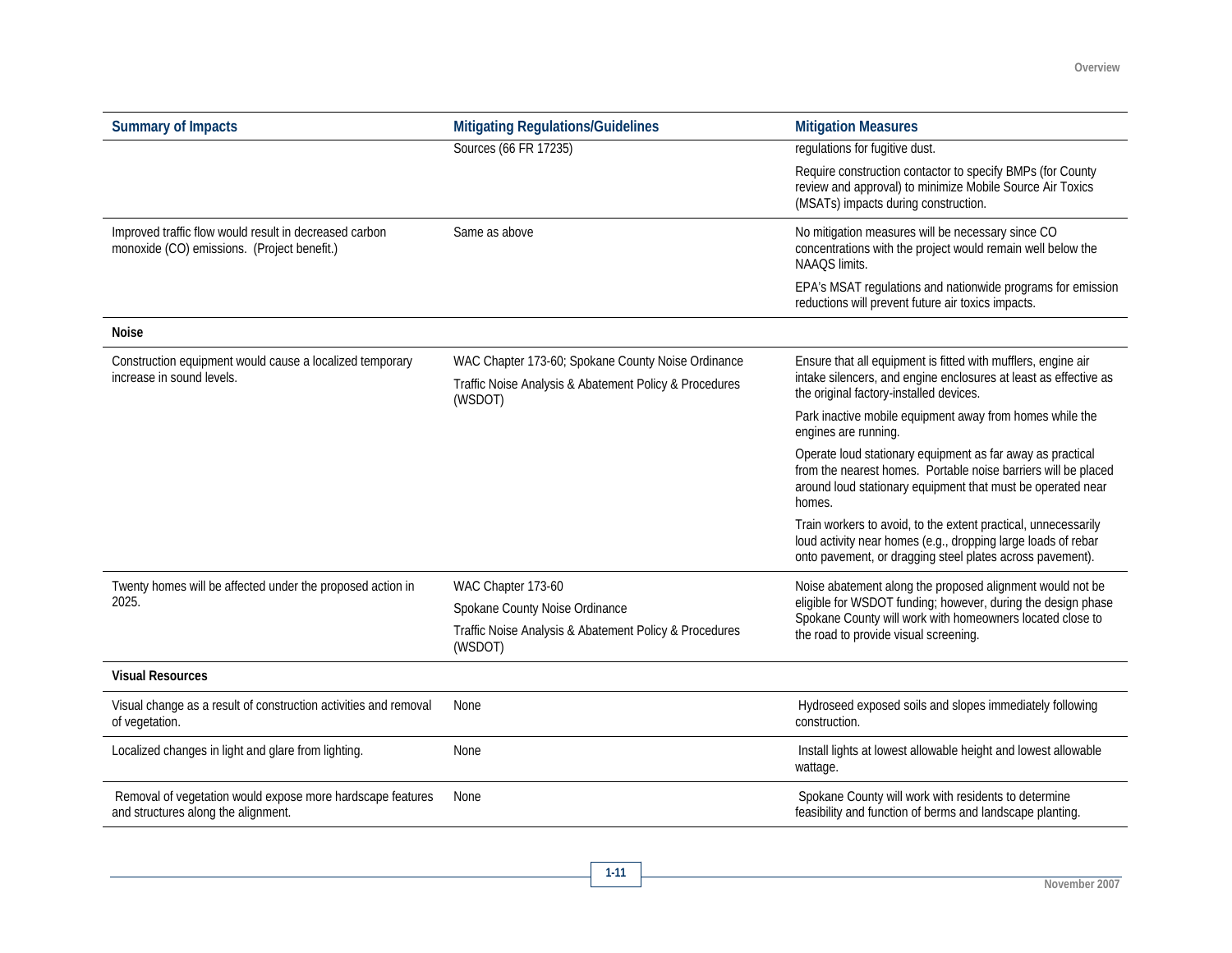| <b>Summary of Impacts</b>                                                                                                                                                                     | <b>Mitigating Regulations/Guidelines</b>                                                                                                                                                       | <b>Mitigation Measures</b>                                                                                                                                                                                            |  |
|-----------------------------------------------------------------------------------------------------------------------------------------------------------------------------------------------|------------------------------------------------------------------------------------------------------------------------------------------------------------------------------------------------|-----------------------------------------------------------------------------------------------------------------------------------------------------------------------------------------------------------------------|--|
|                                                                                                                                                                                               |                                                                                                                                                                                                | Approximately 53 acres of the right-of-way would be reseeded<br>or replanted to reduce visual impact.                                                                                                                 |  |
|                                                                                                                                                                                               |                                                                                                                                                                                                | Spokane County will replace fencing and landscaping removed<br>from residential properties during construction.                                                                                                       |  |
| <b>Parks and Recreation</b>                                                                                                                                                                   |                                                                                                                                                                                                |                                                                                                                                                                                                                       |  |
| Temporary impact on middle school recreation fields and<br>parking for recreational activities would occur. The eastern end<br>of Urban Connector Alignment would require use of a portion of | Section 4(f) (23 CFR 771.135)<br>Federal Regulations - Section 4(f) - Definitions, Regulations                                                                                                 | See 4(f) Evaluation for mitigation.                                                                                                                                                                                   |  |
| the public school sports field.                                                                                                                                                               | and Policies                                                                                                                                                                                   |                                                                                                                                                                                                                       |  |
| <b>Cultural and Historic Resources</b>                                                                                                                                                        |                                                                                                                                                                                                |                                                                                                                                                                                                                       |  |
| Construction activity may uncover previously unrecorded<br>archaeological and historic resources.<br>There are five structures eligible for listing in the National                           | Section 106 of the National Historic Preservation Act (NHPA) of<br>1966, Antiquities Act of 1906; the Historic Sites Act of 1935; the<br>Archaeological Data Preservation Act of 1974; and the | If cultural materials are discovered during construction, all earth<br>moving activity within and around the immediate discovery area<br>will be stopped until the Highways & Local Programs                          |  |
| Register of Historic Places for which the Washington State<br>Department of Archaeology and Historic Preservation (DAHP)                                                                      | Archaeological Resources Protection Act of 1979                                                                                                                                                | archaeologist can assess the context and integrity of the find<br>and determine the best course of action.                                                                                                            |  |
| and WSDOT have determined No Adverse Effect of the<br>proposed would occur.                                                                                                                   | Washington State law (RCW 27.53) (RCW 27.34)<br>Consultation with the Washington State Historic Preservation<br>Office (SHPO) and Affected Native American Tribes                              | If significant cultural resources are discovered (e.g., human<br>skeletal remains), Spokane County, and if necessary, any<br>affected Native American Tribe and the DAHP will be                                      |  |
|                                                                                                                                                                                               |                                                                                                                                                                                                | immediately contacted. All Native American graves on private<br>or public lands are protected under Washington State law<br>(RCW 27.44).                                                                              |  |
| <b>Hazardous Materials</b>                                                                                                                                                                    |                                                                                                                                                                                                |                                                                                                                                                                                                                       |  |
| None of the inventoried hazardous materials sites are within the                                                                                                                              | Section 447 of Environmental Procedures Manual (WSDOT                                                                                                                                          | Prepare and implement an SPCC (see Groundwater).                                                                                                                                                                      |  |
| proposed urban connector right-of-way.                                                                                                                                                        | 2006a); Model Toxic Control Act Cleanup Regulation, WAC<br>173-340                                                                                                                             | Survey structures for asbestos, lead-based paint, and heating<br>oil tanks prior to demolition.                                                                                                                       |  |
|                                                                                                                                                                                               |                                                                                                                                                                                                | Require construction contractor to implement worker<br>awareness training and hazardous materials contingency plan<br>as per WSDOT and state requirements.                                                            |  |
| Social and Economic Elements                                                                                                                                                                  |                                                                                                                                                                                                |                                                                                                                                                                                                                       |  |
| Impact on community cohesion would vary with location along<br>the proposed alignment.                                                                                                        | FHWA implementation of National Environmental Policy Act<br>(NEPA) [23 U.S. Code 109(h)]                                                                                                       | Work with individual property owners during final engineering<br>design phase to address site-specific aspects of the proposed<br>alignment, such as access points, retention or installation of<br>landscaping, etc. |  |
|                                                                                                                                                                                               |                                                                                                                                                                                                | Work with East Valley School District regarding recreation and                                                                                                                                                        |  |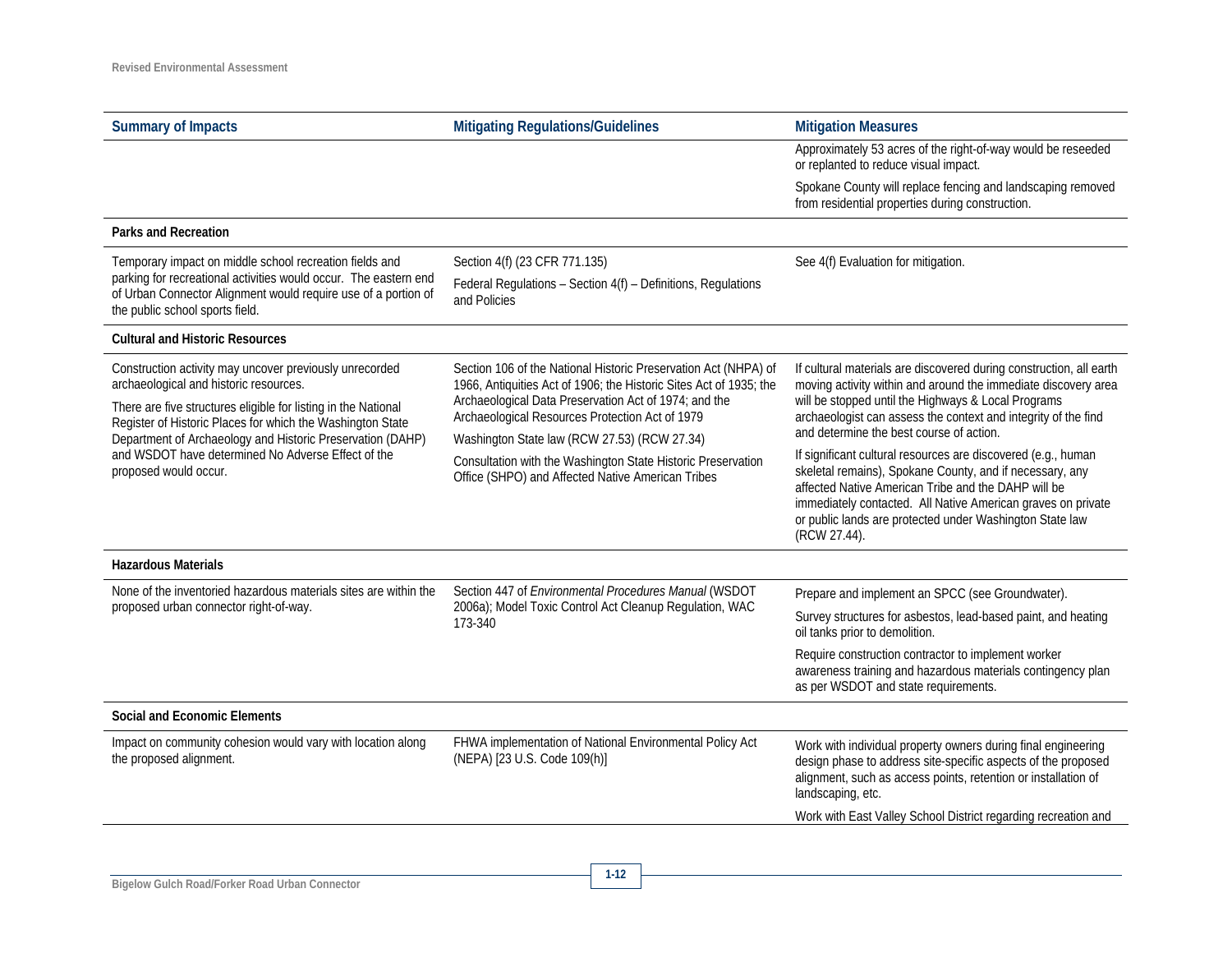| <b>Summary of Impacts</b>                                                                                                                           | <b>Mitigating Regulations/Guidelines</b> | <b>Mitigation Measures</b>                                                                                                         |
|-----------------------------------------------------------------------------------------------------------------------------------------------------|------------------------------------------|------------------------------------------------------------------------------------------------------------------------------------|
|                                                                                                                                                     |                                          | access mitigation (see 4(f) Evaluation).                                                                                           |
|                                                                                                                                                     |                                          | Maintain access to businesses and homes during construction.                                                                       |
|                                                                                                                                                     |                                          | Provide a contact person whom the public may contact to<br>submit complaints, problems, and suggestions during<br>construction.    |
|                                                                                                                                                     |                                          | See construction notification measures for Transportation.                                                                         |
| Section 4(f)                                                                                                                                        |                                          |                                                                                                                                    |
| The Urban Connector Alignment would impact 3.42 acres of<br>recreation property (sports fields) and open space at the East<br>Valley Middle school. | 23 CFR 771.135 Section 4(f)              | <b>Measures to Minimize Harm</b>                                                                                                   |
|                                                                                                                                                     |                                          | Hire a recreational architect to assist the school district with<br>remodeling the sports fields. Measures could include:          |
|                                                                                                                                                     |                                          | Add an exit-only at the high school to Wellesley Ave. to<br>improve bus movement.                                                  |
|                                                                                                                                                     |                                          | Relocate the northeastern ball field and unmarked practice<br>٠<br>football field at the middle school.                            |
|                                                                                                                                                     |                                          | Plan with the school district regarding a pedestrian tunnel or<br>٠<br>bridge between the middle school and high school.           |
|                                                                                                                                                     |                                          | Conduct necessary geotechnical studies to address soils<br>٠<br>and groundwater conditions.                                        |
|                                                                                                                                                     |                                          | • Provide 1.4 acres of additional land for relocated field.                                                                        |
|                                                                                                                                                     |                                          | Ensure that alternative parking is an element of planning,<br>×<br>design, and construction, if so desired by the school district. |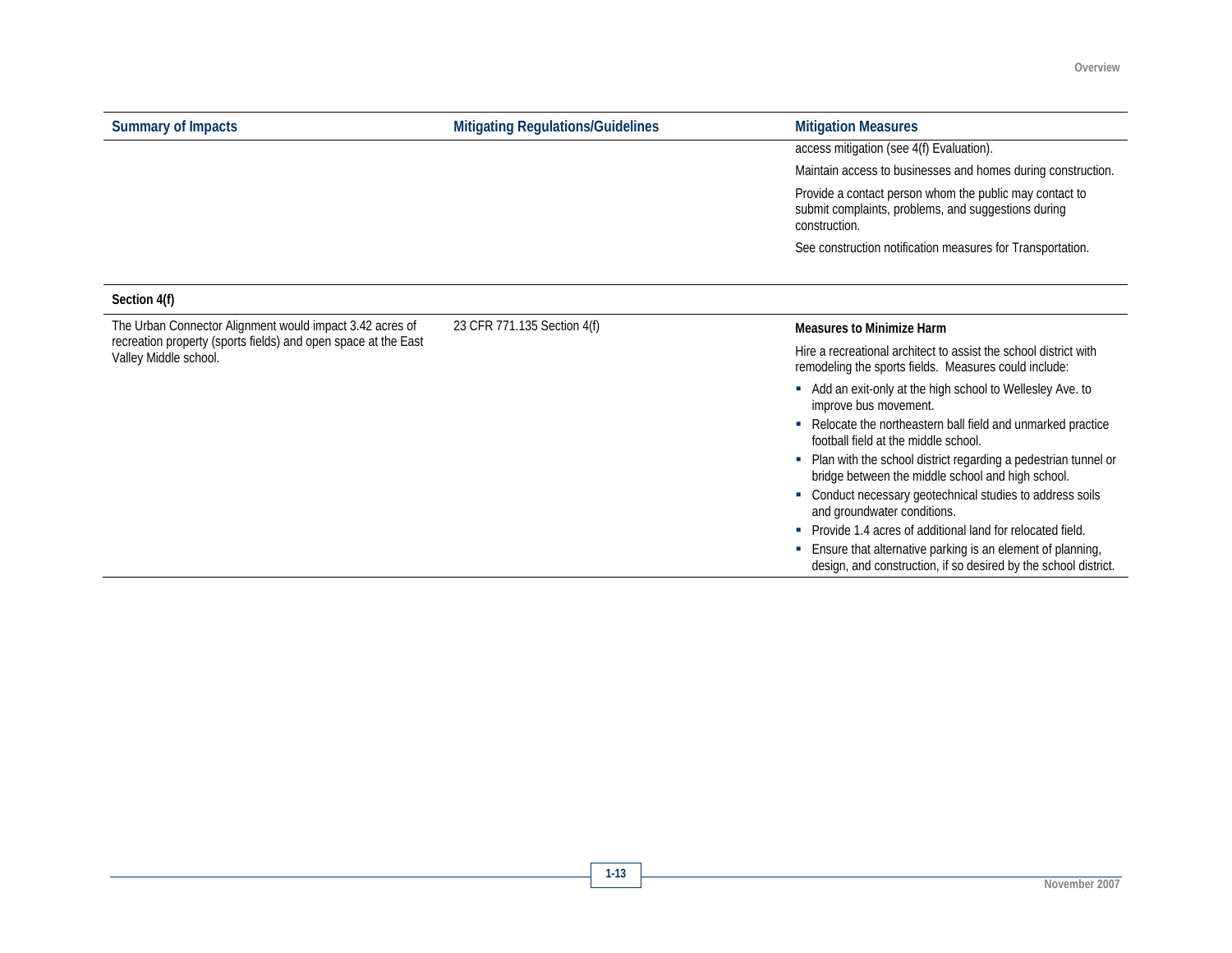## **1.3. January 2006 Environmental Assessment**

On January 27, 2006, the Spokane County Public Works Department, FHWA, and the Washington State Department of Transportation (WSDOT) issued the January 2006 EA. The January 2006 EA was made available to the public in paper copy, compact disk, and online at the Spokane County Web site. (See Appendix 1 for a distribution list.)

#### **1.3.1. How did the public participate?**

Public involvement began in 2000 with a public open house to discuss the project purpose and need and to receive comments from the public.

Following publication of the January 2006 EA, Spokane County held open houses, conducted meetings, and, upon public request, held a public hearing on March 22, 2006.

#### Scoping

Spokane County hosted an open house at the Central Grange on Bigelow Gulch Road on February 2, 2000, to provide citizens the opportunity to obtain information and to discuss the project with government officials and consultants. Meeting attendees were also asked to complete and submit comment sheets to inform Spokane County about their specific concerns and questions. More than 50 citizens submitted scoping comments to Spokane County relating to traffic conditions, land use, safety, and natural resources.

#### Public Outreach

Since 2000, Spokane County has provided project information at community and interstate fair booths, through the annual Spokane County Road Construction Program publication, at civic group meetings, and in newspaper articles.

#### Public Review

The January 2006 EA was published and made available to the public on January 27, 2006, at the following locations:

- Spokane County Public Works office,
- Spokane County Public Works Web site at www.spokanecounty.org/engineer,
- Argonne Public Library, and
- **Spokane Public Library.**

The normal 45-day review period was extended to 90 days, upon public request.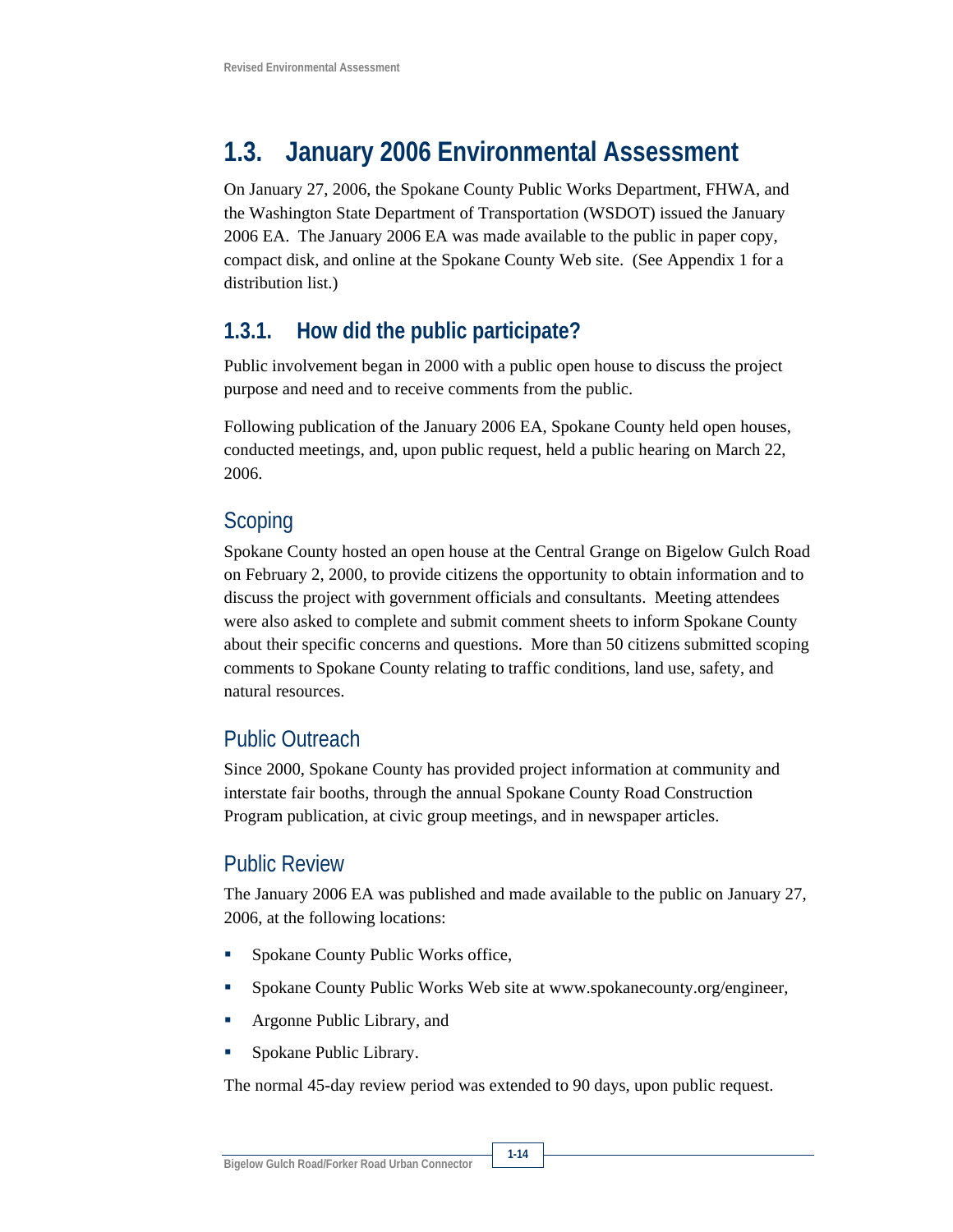The Notice of Availability and EA were provided directly to elected officials, tribes, and city administrators for jurisdictions within the project area; and regulatory agencies, cooperating agencies, and all other agencies that had expressed interest in the project.

#### **Open House Meetings**

Open house meetings were held at Central Grange Hall on (February 15, 2006) and East Valley Middle School (February 16, 2006). Approximately 330 people attended. The Notice of Availability of the EA and Notice of Open Houses were advertised:

- on the Spokane County Public Works Web site on January 27, 2006,
- in the *Spokesman-Review* on January 25 and 26, 2006 (Affidavit of Publication),
- **in the** *Spokesman-Review* on February 9, 12, and 14, 2006 (Paid Advertisement), and
- on 4-by-8-foot signs located along Bigelow Gulch and Forker roads.

#### **Open Town Hall Meeting**

Approximately 50 residents attended a 2-hour open town hall meeting, held on the evening of February 27, 2006, at the Orchard Prairie School. Attendees presented questions on the January 2006 EA to Ross Kelley of Spokane County and Keith Martin and Steve Yach of WSDOT. Commissioner Todd Mielke was also present and discussed project concerns.

#### **Public Hearing**

A public hearing was held March 22, 2006, from 5:00 to 8:00 p.m., at East Valley Middle School. The notice of the public hearing was advertised:

- on the Spokane County Public Works Web site on March 7, 2006,
- **i** in the *Spokesman-Review* on March 7 and 14, 2006, and
- on seven 4-by-8-foot signs along Bigelow Gulch and Forker roads.

The public hearing included the opportunity to provide verbal comments documented by a court reporter, to fill out the comment forms, or to provide written comments to Spokane County (postmarked by April 28, 2006—the end of the public comment period). The public hearing was attended by 148 people; 33 people offered verbal testimony. A paper copy of the public hearing transcript is available for public review at the Spokane County Public Works' office, and is available in PDF format on the Spokane County website at <http://www.spokanecounty.org/engineer/>.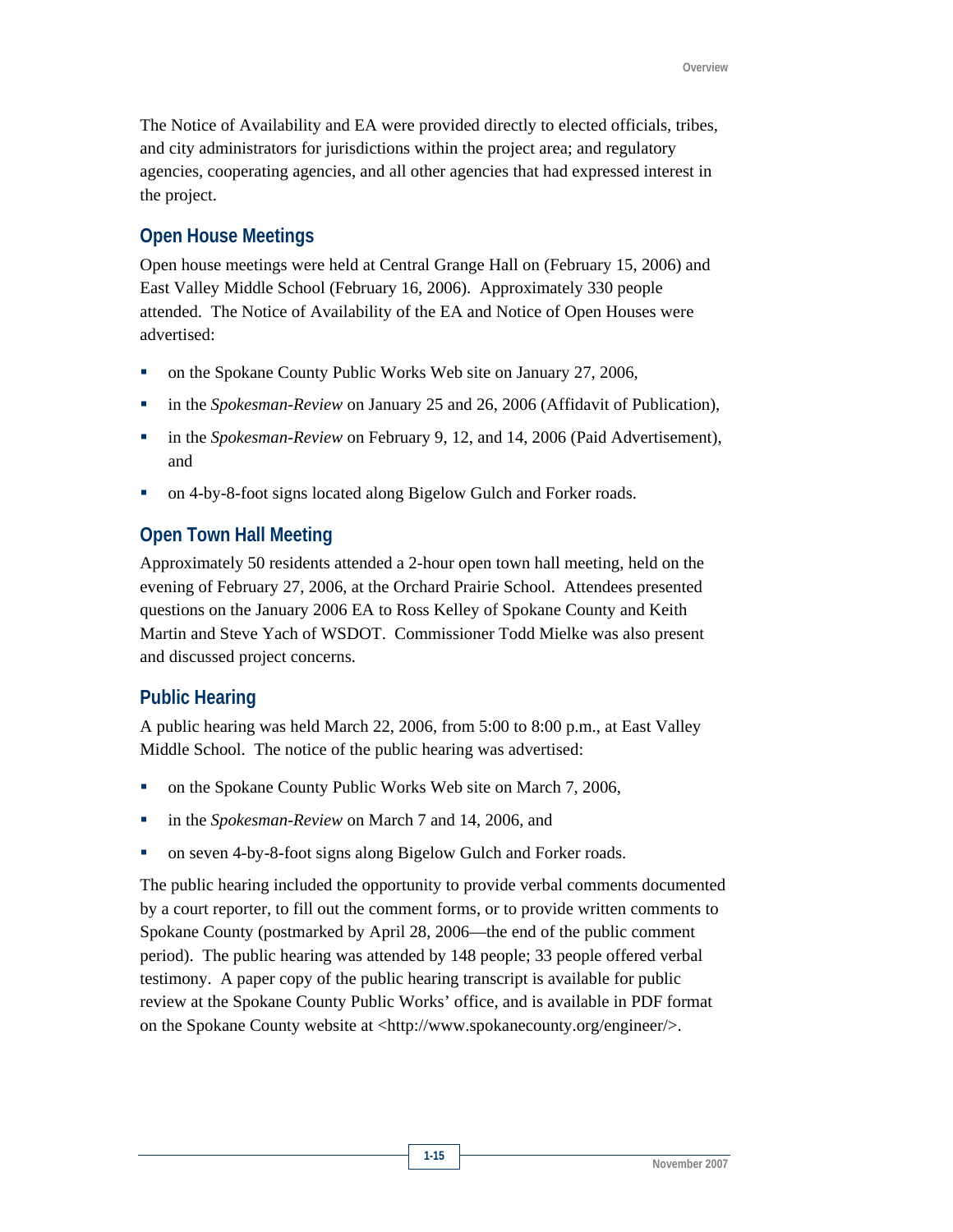The number and format of comments on the January 2006 EA that were submitted during the comment period (January 27–April 28, 2006) include the following:

- 51 comment letters were submitted directly to Spokane County,
- 93 comments forms were submitted at the open house meetings,
- one state agency and several Spokane County departments provided written comments, and
- <sup>33</sup> individuals provided verbal testimony at the public hearing, which was recorded in the hearing transcript.

A total of 557 comments were received via letter, form, and public testimony. These comments covered a variety of issues including project alternatives, public involvement, NEPA process, groundwater resources and quality, land use, vegetation and wildlife, and noise. The majority of comments received were from local citizens in and around the Urban Connector Alignment project area.

#### **1.3.2. Agency Consultation**

During the conceptual planning and preliminary design phase, Spokane County and WSDOT met and coordinated with a variety of agencies and other organizations including the Spokane Regional Transportation Council, East Valley School District No. 361, Orchard Prairie Association, cities of Spokane and Spokane Valley, Confederated Tribes of the Colville Reservation, Spokane Tribe of Indians, Nez Perce Tribe, Kalispel Tribe, Coeur d'Alene Tribe, U.S. Environmental Protection Agency, and Washington Historic Preservation Office.

Agency coordination activities occurred in conjunction with scoping, definition of issues or approaches to analysis of issues, requests for information, and efforts relating to mitigation.

### **1.4. How will the Urban Connector Alignment meet National Environmental Policy Act requirements?**

As a federally funded roadway project, the Urban Connector Alignment constitutes a federal action under NEPA, and must comply with NEPA requirements. FHWA is the lead agency responsible for the project's compliance with NEPA.

Part 771.115 of Title 23 – Highways, of the Code of Federal Regulation (CFR) (CFR Chapter 1, 2003), defines three classes of action which prescribe the level of documentation required under NEPA.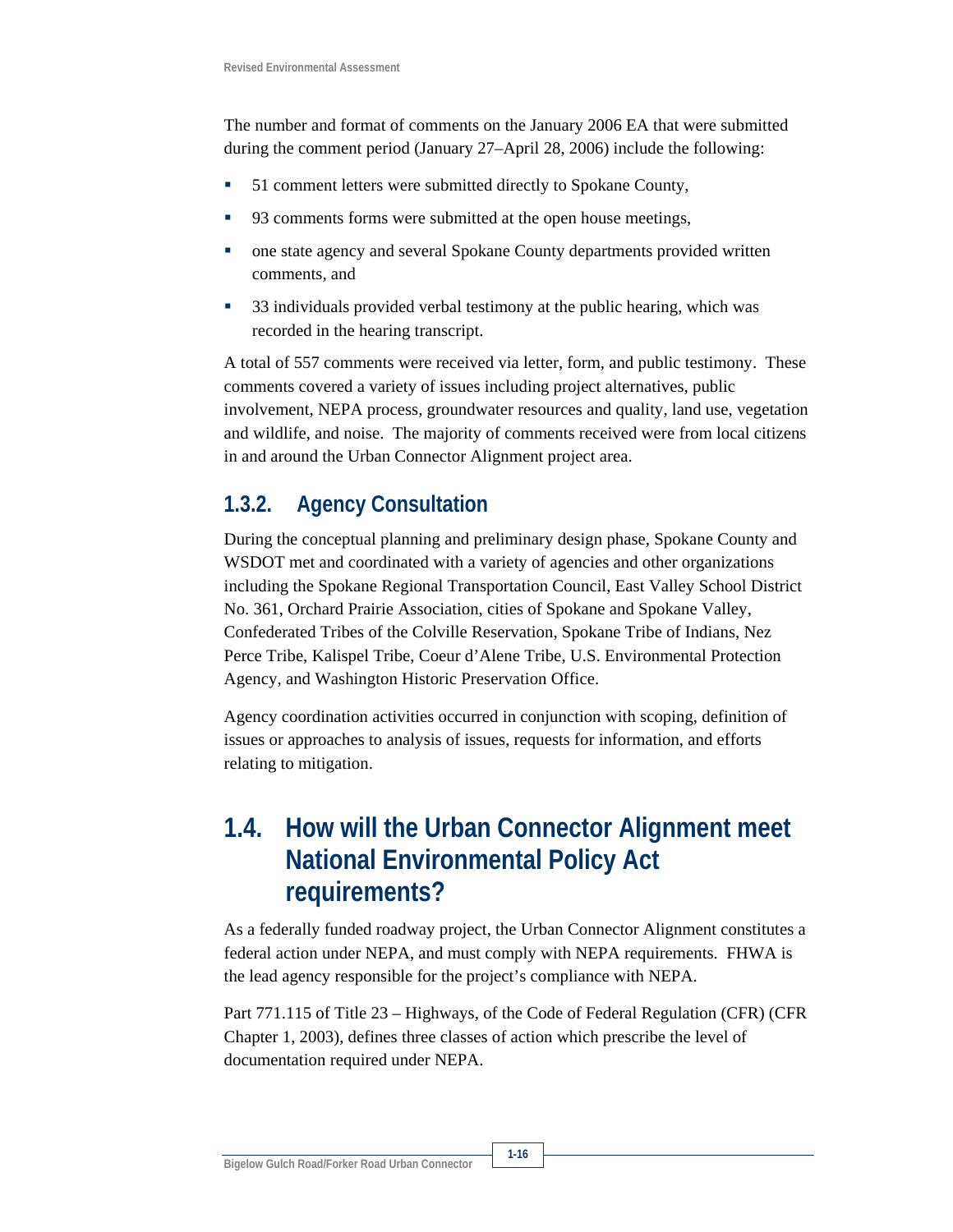(a) Class I Environmental Impact Statement (EIS). Actions that significantly affect the environment require an EIS (40 CFR 1508.27). The following are examples of actions that normally require an EIS:

- A new controlled access freeway.
- A highway project of four or more lanes in a new location.
- New construction or extension of fixed rail transit facilities.
- New construction or extension of a separate roadway for buses or high occupancy vehicles not located within an existing highway facility.

(b) Class II (Categorical Exclusion). Actions that do not individually or cumulatively have a significant environmental effect are excluded from the requirement to prepare an EA or EIS.

(c) Class III (EA). Actions in which the significance of the environmental impact is not clearly established require the preparation of an EA. All actions that are not Class I or Class II are Class III. All actions in this class require the preparation of an EA to determine the appropriate environmental document required.

The FHWA determined that because the Urban Connector Alignment would follow an existing roadway for much of its length (71%), it did not represent a Class I action, "a highway project on four or more lanes on a new location," but rather a Class III action, which requires development of an EA.

This Revised EA has been prepared to assist FHWA to determine if further environmental review is required. If FHWA determines that project impacts are significant, it will proceed with the development of an EIS. If FHWA determines that project impacts are not significant, it will proceed with development and issuance of a Finding of No Significant Impact (FONSI).

The impacts, regulations, and mitigation measures examined in detail in Chapter 4, *Elements of the Environment*, are summarized in Table 1-1.

### **1.5. What is the current status of the Urban Connector Alignment?**

The Urban Connector Alignment is in the development stage; the design information for the level of right-of-way requirements is not finalized. The Urban Connector Alignment is included in the Spokane County 2007–2012 Transportation Improvement Program and is also included in the Spokane Regional Transportation Council, Transportation Improvement Program, and the Metropolitan Transportation Plan.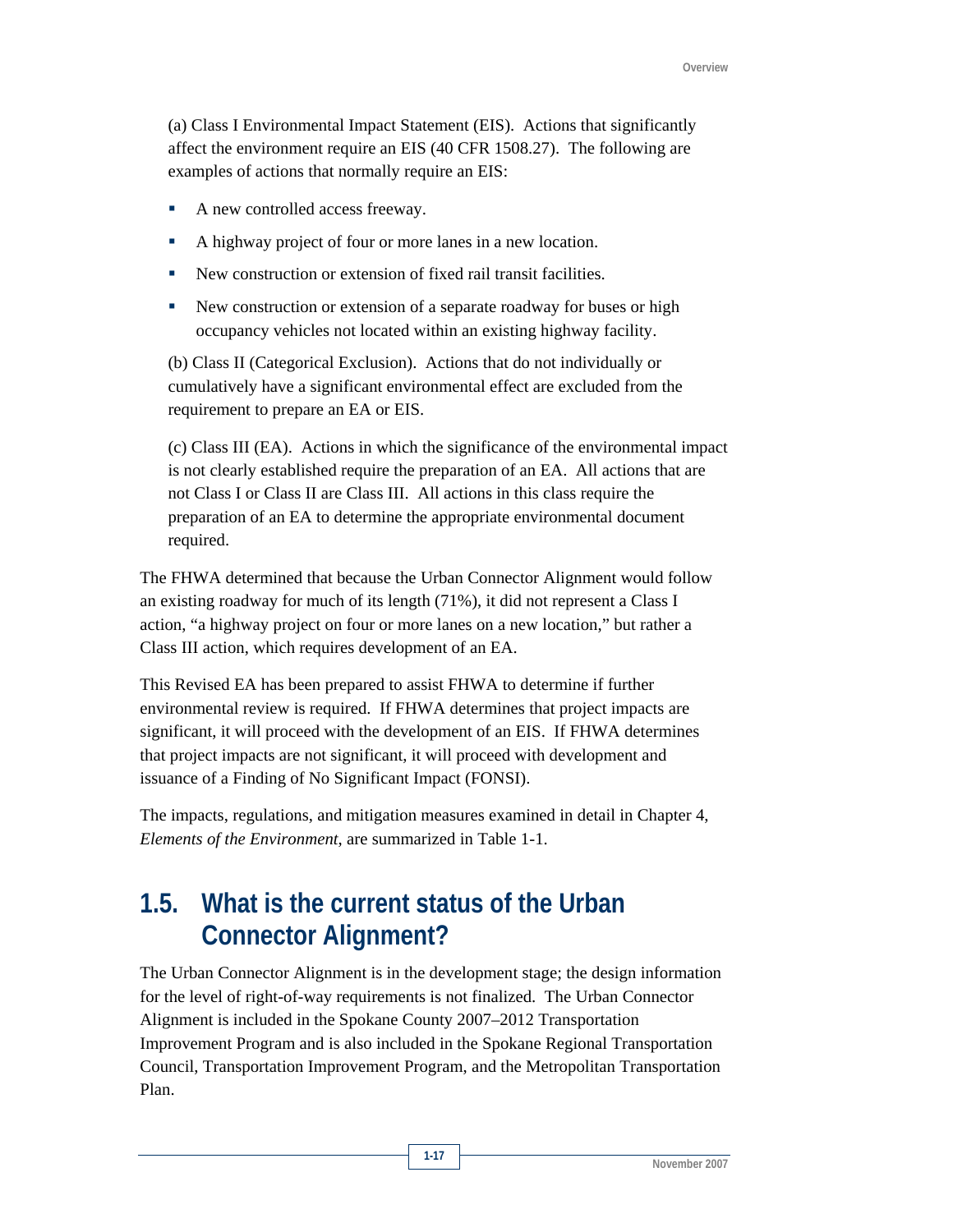Spokane County is the proponent of the Urban Connector Alignment, with cooperation and contributions from:

- WSDOT,
- Washington State Freight Mobility Strategic Investment Board,
- **Washington State Transportation Improvement Board,**
- **County Road Administration Board, and**
- Federal Surface Transportation Act, Surface Transportation Program.

Final design will begin upon issuance of the FONSI.

The County Road Project (CRP) numbers assigned to the Revised EA are as follows:

- 1. CRP 2784 for the urban portion, and
- 2. CRP 2789 for the rural portion of the road.

A summary of the required federal, state, and local permits and approvals for the Urban Connector Alignment is shown in Table 1-2.